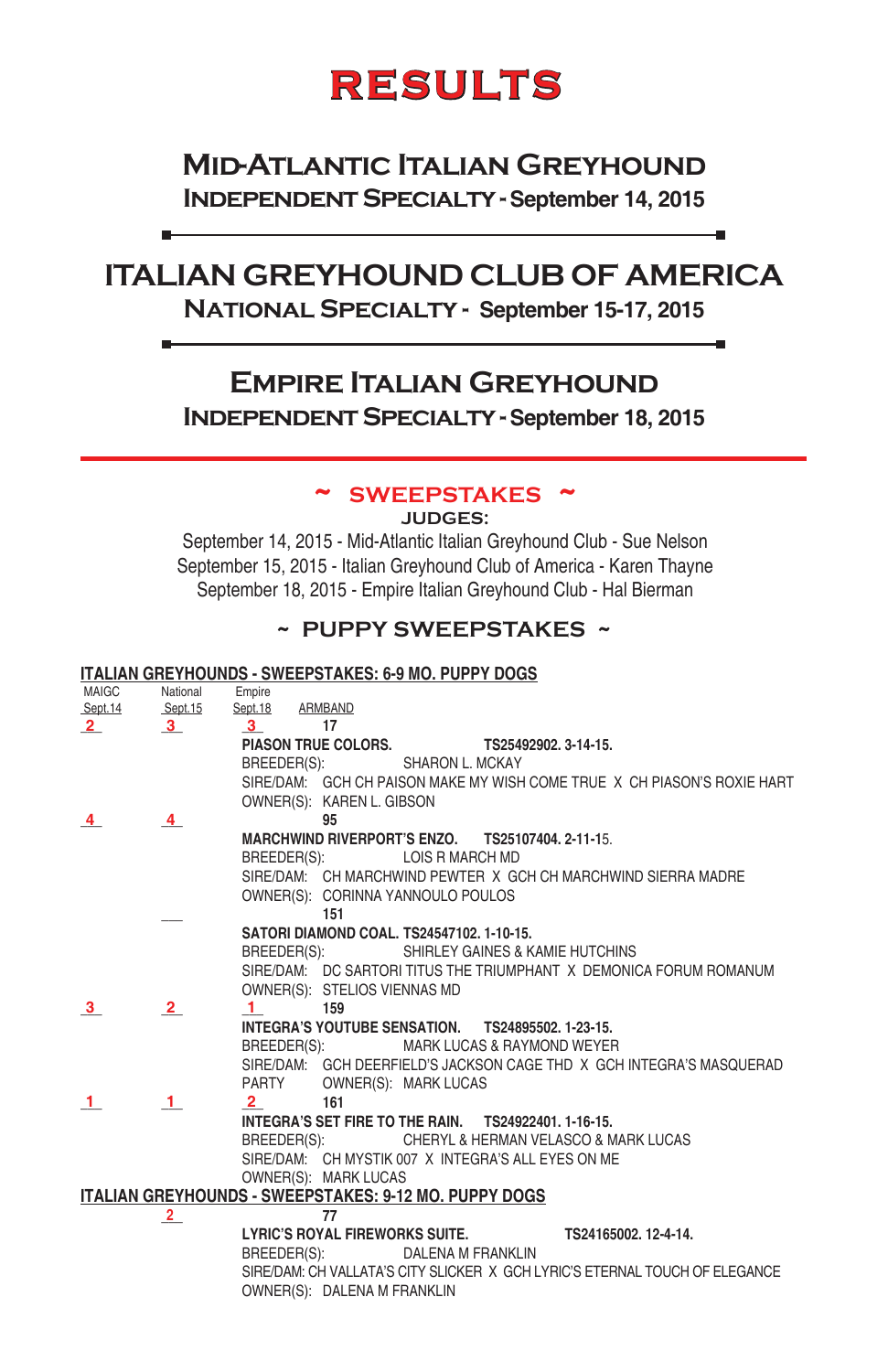|                         | $\frac{3}{2}$  | 147                                                                                                                                           |                                          | PIASON YOURS TRULY.                                                                                  | TS25492901.3-14-15.                     |
|-------------------------|----------------|-----------------------------------------------------------------------------------------------------------------------------------------------|------------------------------------------|------------------------------------------------------------------------------------------------------|-----------------------------------------|
|                         |                | <b>CASESA DIVINE COMEDY.</b><br>TS24782902. 10-8-14.                                                                                          |                                          | BREEDER(S):<br><b>SHARON L MCKAY</b>                                                                 |                                         |
|                         |                | BREEDER(S):<br><b>JESSICA HEKL</b>                                                                                                            |                                          | SIRE/DAM: GCH CH PIASON MAKE MY WISH COME TRUE X CH PIASON'S ROXIE HART                              |                                         |
|                         |                | SIRE/DAM: PICO BOLIVAR FORUM ROMANUM X CH CASESA MISS OLIVE DIOR                                                                              |                                          | OWNER(S): SHARON L MCKAY                                                                             |                                         |
|                         |                | OWNER(S): JESSICA HEKL                                                                                                                        | $\frac{4}{ }$                            | 138                                                                                                  |                                         |
| $\perp$                 | $\mathbf{1}$   | $1 \t 163$                                                                                                                                    |                                          | REGALLUST HIGHLAND LASS.<br>BREEDER(S): RENIE CONRAD & DOUG CONRAD                                   | TS26815902. 3-10-15.                    |
|                         |                | <b>INTEGRA'S ALWAYS IN A JAM.</b><br>TS23975201.11-20-14.                                                                                     |                                          | SIRE/DAM: CH REGALLUST OF VOICIX CH REGALLUST SELENE OF VOICI                                        |                                         |
|                         |                | MARK LUCAS & RAYMOND WEYER<br>BREEDER(S):                                                                                                     |                                          | OWNER(S): RENE CONRAD & DOUG CONRAD                                                                  |                                         |
|                         |                | SIRE/DAM: GCH UWHARRIE KISMET FAMETASTIK X CH HERESAY PAJAMA PARTY                                                                            |                                          | $1 \t 140$                                                                                           |                                         |
|                         |                | OWNER(S): MARK LUCAS                                                                                                                          |                                          | REGALLUST ENGLISH ROSE.                                                                              | TS26815901.3-10-15.                     |
|                         |                | <b>ITALIAN GREYHOUNDS - SWEEPSTAKES: 12-15 MO. JUNIOR DOGS</b><br>25<br>$\mathbf 1$                                                           |                                          | BREEDER(S): RENIE CONRAD & DOUG CONRAD                                                               |                                         |
| $\mathbf{1}$            | $\perp$        | RAINDANCE DARKNESS FALLS.<br>TS25414101, 8-19-14.                                                                                             |                                          | SIRE/DAM: CH REGALLUST OF VOICIX CH REGALLUST SELENE OF VOICI                                        |                                         |
|                         |                | BREEDER(S): KATARZYNA TALMA & CHELSEA JAMES                                                                                                   |                                          | OWNER(S): RENE CONRAD & DOUG CONRAD                                                                  |                                         |
|                         |                | SIRE/DAM: CH GRAYSONS THE INFINITO X RAINDANCE HELLO EVIL DARKNESS                                                                            |                                          | ITALIAN GREYHOUNDS - SWEEPSTAKES: 9-12 MO. PUPPY BITCHES                                             |                                         |
|                         |                | OWNER(S): CHELSEA JAMES                                                                                                                       | $\frac{2}{ }$<br>$\perp$                 | $1 \t 10$                                                                                            |                                         |
| $\mathbf{2}$            | AB             | $\overline{2}$ 137                                                                                                                            |                                          | <b>ANDAUER CHASING RAINBOWS.</b>                                                                     | TS23599401, 10-25-14.                   |
|                         |                | <b>FLORITA TAVALINO.</b><br>AS00388104.UK. 9-5-14.                                                                                            |                                          | BREEDER(S): KAREN L GIBSON                                                                           |                                         |
|                         |                | <b>HELEN M LISTER</b><br>BREEDER(S):                                                                                                          |                                          | SIRE/DAM: GCH CH PIASON'S BILLY FLYNN X GCH CH PRIMA'S PRINCESS BIANCA                               |                                         |
|                         |                | SIRE/DAM: GCH ARTMEIS VOICI VALENTE OF REGALLUST X FLORITA TIPTINA                                                                            | 3 <sup>7</sup>                           | OWNER(S): KAREN L GIBSON                                                                             |                                         |
|                         |                | OWNER(S): JO AMSEL                                                                                                                            | $\frac{4}{1}$                            | 74<br>2<br>TEBO DO A DOUBLE TAKE.                                                                    |                                         |
|                         |                | ITALIAN GREYHOUNDS - SWEEPSTAKES: 15-18 MO. JUNIOR DOGS                                                                                       |                                          | BREEDER(S): KATHLEEN THIBEAULT & MICHELLE DAVIS                                                      | TS23751601.9-26-14.                     |
| $\mathbf{1}$            | $\overline{4}$ | $1 \quad 11$                                                                                                                                  |                                          | SIRE/DAM: GCH TEBO BARCON BLUE AGAVE X ME-CHELLE TEBO WHITE MAGNOLIA                                 |                                         |
|                         |                | HONORE SHIRAZ DE BARCON.<br>TS23134501.5-25-14.                                                                                               |                                          | OWNER(S): KATHLEEN THIBEAULT                                                                         |                                         |
|                         |                | BREEDER(S): CAROL SMITH                                                                                                                       | 2                                        | 86                                                                                                   |                                         |
|                         |                | SIRE/DAM: ANVI STEELMAN X CH HONORE'S FINDING FOREVER                                                                                         |                                          | <b>LYRIC'S MINUET IN G.</b>                                                                          | TS24165001.12-4-14.                     |
|                         |                | OWNER(S): BARRY & CONNIE TOMPKINS                                                                                                             |                                          | BREEDER(S): DALENA M FRANKLIN                                                                        |                                         |
| $\overline{\mathbf{3}}$ |                | $3 \t 43$                                                                                                                                     |                                          | SIRE/DAM: CH VALLATA'S CITY SLICKER X GCH LYRIC'S ETERNAL TOUCH OF ELEGANCE                          |                                         |
|                         |                | <b>RAINDANCE WICKED STRONG.</b><br>TS21429104.5-3-14.                                                                                         |                                          | OWNER(S): DALENA M FRANKLIN                                                                          |                                         |
|                         |                | CHELSEA JAMES & SUSAN JAMES & KAREN SMITH<br>BREEDER(S):                                                                                      | $\perp$<br>$\mathbf{3}_{-}$              | $3 \t 136$                                                                                           |                                         |
|                         |                | SIRE/DAM: CH CELESTE'S BLITZ'EM X GCH RAINDANCE MERCIER<br>OWNER(S): CINDY LARUE & EDWARD LARUE & CHELSEA JAMES                               |                                          | CIELO THE DEVINE MISS SQUIGLIOTTI. TS25295801. 11-23-14.                                             |                                         |
| $\overline{\mathbf{2}}$ |                | 2 69                                                                                                                                          |                                          | BREEDER(S): KANDIS N SWAN & STEPHAN SWAN                                                             |                                         |
|                         | $\perp$        | <b>AURA'S IRRESISTIBLE WINDSPIEL.</b><br>TS21794002.4-5-14.                                                                                   |                                          | SIRE/DAM: GCH TEBO BARCON BLUE AGAVE X CH CIELO LAZETTA MIA ROSE                                     |                                         |
|                         |                | BREEDER(S): MARY HUGHES                                                                                                                       |                                          | OWNER(S): KANDIS SWAN & STEPHEN SWAN<br>ITALIAN GREYHOUNDS - SWEEPSTAKES: 12-15 MO. JUNIOR BITCHES   |                                         |
|                         |                | SIRE/DAM: GCH HONORE'S FORTUNA E FAMA X GCH AURA FERASI SOUNDS OF FREEDOM                                                                     |                                          | $2^{\sim}$<br>26                                                                                     |                                         |
|                         |                | OWNER(S): KENNA ALLISON                                                                                                                       | $\perp$                                  | <b>CAELES REAL FANTASY.</b>                                                                          | TS25773401.8-14-14.                     |
|                         | $\frac{3}{2}$  | 85                                                                                                                                            |                                          | BREEDER(S): MARGARET VEIGARSDOTTIR                                                                   |                                         |
|                         |                | <b>LYRIC'S ONE HIT WONDER.</b><br>TS21833201.5-3-14.                                                                                          |                                          | SIRE/DAM: BERIZZA TITUS ANDRONICUS X CAELES SHOOTING STAR                                            |                                         |
|                         |                | DALENA M FRANKLIN<br>BREEDER(S):                                                                                                              |                                          | OWNER(S): CELESTE MULCRONE & CHELSEA JAMES                                                           |                                         |
|                         |                | SIRE/DAM: CH VALLATA'S CITY SLICKER X GCH LYRIC'S ETERNAL TOUCH OF ELEGANCE                                                                   | $\frac{3}{2}$<br>AB                      | AB 38                                                                                                |                                         |
|                         |                | OWNER(S): DALENA M FRANKLIN                                                                                                                   |                                          | ARTMEIS ANASTASIYA.                                                                                  | $7 - 5 - 14.$<br>AR04103502UK.          |
|                         | $\overline{2}$ | 105                                                                                                                                           |                                          | BREEDER(S):<br>MRS J B AMSEL & MISS H H RISHWORTH                                                    |                                         |
|                         |                | CH RAINDANCE WILDCAT RED.<br>TS21429101.5-3-14.                                                                                               |                                          | SIRE/DAM: GCH ARTMEIS VOICI VALENTE OF REGALLUST X GCH ARTMEIS KAALIYA                               |                                         |
|                         |                | BREEDER(S): CHELSEA JAMES & SUSAN JAMES & KAREN SMITH                                                                                         |                                          | OWNER(S): MISS H H RISHWORTH                                                                         |                                         |
|                         |                | SIRE/DAM: CH CELESTE'S BLITZ'EM X GCH RAINDANCE MERCIER                                                                                       | $\frac{4}{ }$<br>$\overline{\mathbf{3}}$ | 72                                                                                                   |                                         |
|                         |                | OWNER(S): CHELSEA JAMES                                                                                                                       |                                          | VALHASAR A SONG OF ICE AND FIRE AT AGAPE. TS23887101. 7-12-14.<br>BREEDER(S): RICHARD DALE VALENTINI |                                         |
|                         |                | 117                                                                                                                                           |                                          | SIRE/DAM: VALHASAR CYAN MISTER MAJESTYK X VALHASAR CYAN MALEFICENT                                   |                                         |
|                         |                | RAINDANCE-CELESTE HARE FORCE.<br>TS21221901.4-20-14.                                                                                          |                                          | OWNER(S): KAREN LOFTUS & RICHARD VALENTINI                                                           |                                         |
|                         |                | CHELSEA JAMES & PATRICIA KLINGER & RICHARD KLINGER JR<br>BREEDER(S):<br>SIRE/DAM: CH CELESTE'S BLITZ'EM X DC RAINDANCE SHOT THRU THE HEART SC | $\frac{1}{ }$<br>$\frac{4}{ }$           | $1 -$<br>120                                                                                         |                                         |
|                         |                | OWNER(S): CELESTE MULCRONE                                                                                                                    |                                          | <b>MARCHWIND BOBBI JEAN.</b>                                                                         | TS22685106.8-25-14.                     |
|                         |                | <b>ITALIAN GREYHOUNDS - SWEEPSTAKES: 6-9 MO. PUPPY BITCHES</b>                                                                                |                                          | BREEDER(S):<br>LOIS R MARCH MD                                                                       |                                         |
|                         |                | 3 102                                                                                                                                         |                                          | SIRE/DAM: GCH MARCHWIND FINISHING TOUCH X CH MARCHWIND BOBBY JO II                                   |                                         |
|                         | $\mathbf{3}$   | INTEGRA'S TRENDING ON TWITTER AT DEERFIELD. TS24895503. 1-23-15.                                                                              |                                          | OWNER(S): LOIS R MARCH MD                                                                            |                                         |
|                         |                | BREEDER(S):<br>MARK LUCAS & RAYMOND WEYER                                                                                                     | $\overline{\mathbf{2}}$<br>$\frac{2}{2}$ | 164                                                                                                  |                                         |
|                         |                | SIRE/DAM: GCH DEERFIELD'S JACKSON CAGE THD X GCH INTEGRA'S MASQUERADE PARTY                                                                   |                                          | JAROS BELLA DI AZURA.                                                                                | TS23869904.9-4-14.                      |
|                         |                | OWNER(S): GRACEANN & PETER DIMAGGIO & DARLENE WALLACE                                                                                         |                                          | BREEDER(S):<br>JAMES R STEELE JR & KRISTIN SEGELKE                                                   |                                         |
| $\mathbf{2}$            | $\perp$        | 104<br>$\overline{2}$                                                                                                                         |                                          | SIRE/DAM: CH FERAZI WINDSPIEL VICTORY DREAM X CH JAROS MY BLUE HEAVEN ELEKTRA                        |                                         |
|                         |                | INTEGRA'S SOMETHING TO SKYPE ABOUT.<br>TS24895501.1-23-15.                                                                                    |                                          | OWNER(S): JAMES R STEELE JR & DR RONALD JOHNSON                                                      |                                         |
|                         |                | BREEDER(S):<br>MARK LUCAS & RAYMOND WEYER                                                                                                     |                                          | <b>ITALIAN GREYHOUNDS - SWEEPSTAKES: 15-18 MO. JUNIOR BITCHES</b>                                    |                                         |
|                         |                | SIRE/DAM: GCH DEERFIELD'S JACKSON CAGE THD X GCH INTEGRA'S MASQUERADE PARTY                                                                   | $\mathbf{2}$<br>$\frac{2}{2}$            | 70                                                                                                   |                                         |
|                         |                | OWNER(S): MARK LUCAS & PETER DIMAGGIO                                                                                                         |                                          | MAPLEWOOD NOVA'S MESSAGES OF HOPE.<br>BREEDER(S):<br><b>MARCY CANTON</b>                             | TS22418001.5-24-14.                     |
|                         |                |                                                                                                                                               |                                          | SIRE/DAM: CH MARCHWIND MAPLEWOOD SWEET ADDICTION X CH MAPLEWOOD NEXT                                 |                                         |
|                         |                |                                                                                                                                               |                                          | TOP MODEL                                                                                            | OWNER(S): LORRIE FEDORICH & MARY CANTON |
|                         |                |                                                                                                                                               |                                          |                                                                                                      |                                         |

| $\mathbf{1}$   | $\overline{2}$ | 132                             |                                                                               |                      |               |
|----------------|----------------|---------------------------------|-------------------------------------------------------------------------------|----------------------|---------------|
|                |                | PIASON YOURS TRULY.             |                                                                               | TS25492901.3-14-15.  |               |
|                |                |                                 | BREEDER(S): SHARON L MCKAY                                                    |                      |               |
|                |                |                                 | SIRE/DAM: GCH CH PIASON MAKE MY WISH COME TRUE X CH PIASON'S ROXIE HART       |                      |               |
|                |                | OWNER(S): SHARON L MCKAY        |                                                                               |                      |               |
| 4              | 4              | 138                             |                                                                               |                      |               |
|                |                |                                 |                                                                               |                      |               |
|                |                | <b>REGALLUST HIGHLAND LASS.</b> |                                                                               | TS26815902, 3-10-15. |               |
|                |                | BREEDER(S):                     | RENIE CONRAD & DOUG CONRAD                                                    |                      |               |
|                |                |                                 | SIRE/DAM: CH REGALLUST OF VOICIX CH REGALLUST SELENE OF VOICI                 |                      |               |
|                |                |                                 | OWNER(S): RENE CONRAD & DOUG CONRAD                                           |                      |               |
|                |                | 140<br>$\mathbf{1}$             |                                                                               |                      |               |
|                |                | <b>REGALLUST ENGLISH ROSE.</b>  |                                                                               | TS26815901.3-10-15.  |               |
|                |                |                                 | BREEDER(S): RENIE CONRAD & DOUG CONRAD                                        |                      |               |
|                |                |                                 | SIRE/DAM: CH REGALLUST OF VOICIX CH REGALLUST SELENE OF VOICI                 |                      |               |
|                |                |                                 | OWNER(S): RENE CONRAD & DOUG CONRAD                                           |                      |               |
|                |                |                                 | <u> ITALIAN GREYHOUNDS - SWEEPSTAKES: 9-12 MO. PUPPY BITCHES</u>              |                      |               |
| $\overline{2}$ | $\mathbf{1}$   | $1 \t 10$                       |                                                                               |                      |               |
|                |                |                                 |                                                                               |                      |               |
|                |                | ANDAUER CHASING RAINBOWS.       |                                                                               | TS23599401.10-25-14. |               |
|                |                | BREEDER(S):                     | <b>KAREN L GIBSON</b>                                                         |                      |               |
|                |                |                                 | SIRE/DAM: GCH CH PIASON'S BILLY FLYNN X GCH CH PRIMA'S PRINCESS BIANCA        |                      |               |
|                |                | OWNER(S): KAREN L GIBSON        |                                                                               |                      |               |
| 3              | 4              | $\mathbf{2}$<br>74              |                                                                               |                      |               |
|                |                | TEBO DO A DOUBLE TAKE.          |                                                                               | TS23751601.9-26-14.  |               |
|                |                |                                 | BREEDER(S): KATHLEEN THIBEAULT & MICHELLE DAVIS                               |                      |               |
|                |                |                                 | SIRE/DAM: GCH TEBO BARCON BLUE AGAVE X ME-CHELLE TEBO WHITE MAGNOLIA          |                      |               |
|                |                | OWNER(S): KATHLEEN THIBEAULT    |                                                                               |                      |               |
|                | $\overline{2}$ | 86                              |                                                                               |                      |               |
|                |                | <b>LYRIC'S MINUET IN G.</b>     |                                                                               | TS24165001.12-4-14.  |               |
|                |                | BREEDER(S):                     | DALENA M FRANKLIN                                                             |                      |               |
|                |                |                                 | SIRE/DAM: CH VALLATA'S CITY SLICKER X GCH LYRIC'S ETERNAL TOUCH OF ELEGANCE   |                      |               |
|                |                | OWNER(S): DALENA M FRANKLIN     |                                                                               |                      |               |
|                |                | 136                             |                                                                               |                      |               |
| $\perp$        | $3_{-}$        | $3_{-}$                         |                                                                               |                      |               |
|                |                |                                 | <b>CIELO THE DEVINE MISS SQUIGLIOTTI.</b>                                     | TS25295801.11-23-14. |               |
|                |                | BREEDER(S):                     | KANDIS N SWAN & STEPHAN SWAN                                                  |                      |               |
|                |                |                                 | SIRE/DAM: GCH TEBO BARCON BLUE AGAVE X CH CIELO LAZETTA MIA ROSE              |                      |               |
|                |                |                                 | OWNER(S): KANDIS SWAN & STEPHEN SWAN                                          |                      |               |
|                |                |                                 | ITALIAN GREYHOUNDS - SWEEPSTAKES: 12-15 MO. JUNIOR BITCHES                    |                      |               |
|                | $\perp$        | - 26<br>2                       |                                                                               |                      |               |
|                |                | <b>CAELES REAL FANTASY.</b>     |                                                                               | TS25773401, 8-14-14. |               |
|                |                |                                 | BREEDER(S): MARGARET VEIGARSDOTTIR                                            |                      |               |
|                |                |                                 | SIRE/DAM: BERIZZA TITUS ANDRONICUS X CAELES SHOOTING STAR                     |                      |               |
|                |                |                                 | OWNER(S): CELESTE MULCRONE & CHELSEA JAMES                                    |                      |               |
| 3              | AВ             | AВ<br>38                        |                                                                               |                      |               |
|                |                | ARTMEIS ANASTASIYA.             |                                                                               | AR04103502UK.        | $7 - 5 - 14.$ |
|                |                | BREEDER(S):                     | MRS J B AMSEL & MISS H H RISHWORTH                                            |                      |               |
|                |                |                                 | SIRE/DAM: GCH ARTMEIS VOICI VALENTE OF REGALLUST X GCH ARTMEIS KAALIYA        |                      |               |
|                |                | OWNER(S): MISS H H RISHWORTH    |                                                                               |                      |               |
| 4              | 3              | 72                              |                                                                               |                      |               |
|                |                |                                 | VALHASAR A SONG OF ICE AND FIRE AT AGAPE. TS23887101.7-12-14.                 |                      |               |
|                |                |                                 |                                                                               |                      |               |
|                |                | BREEDER(S):                     | RICHARD DALE VALENTINI                                                        |                      |               |
|                |                |                                 | SIRE/DAM: VALHASAR CYAN MISTER MAJESTYK X VALHASAR CYAN MALEFICENT            |                      |               |
|                |                |                                 | OWNER(S): KAREN LOFTUS & RICHARD VALENTINI                                    |                      |               |
| 1.             | 4              | 1.<br>120                       |                                                                               |                      |               |
|                |                | <b>MARCHWIND BOBBI JEAN.</b>    |                                                                               | TS22685106, 8-25-14. |               |
|                |                | BREEDER(S):                     | LOIS R MARCH MD                                                               |                      |               |
|                |                |                                 | SIRE/DAM: GCH MARCHWIND FINISHING TOUCH X CH MARCHWIND BOBBY JO II            |                      |               |
|                |                | OWNER(S): LOIS R MARCH MD       |                                                                               |                      |               |
| $\overline{2}$ | $\overline{2}$ | 164                             |                                                                               |                      |               |
|                |                | JAROS BELLA DI AZURA.           |                                                                               | TS23869904.9-4-14.   |               |
|                |                | BREEDER(S):                     | JAMES R STEELE JR & KRISTIN SEGELKE                                           |                      |               |
|                |                |                                 | SIRE/DAM: CH FERAZI WINDSPIEL VICTORY DREAM X CH JAROS MY BLUE HEAVEN ELEKTRA |                      |               |
|                |                |                                 | OWNER(S): JAMES R STEELE JR & DR RONALD JOHNSON                               |                      |               |
|                |                |                                 | <u> ITALIAN GREYHOUNDS - SWEEPSTAKES: 15-18 MO. JUNIOR BITCHES</u>            |                      |               |
| $\mathbf{z}$   | $\mathbf{2}$   | 70                              |                                                                               |                      |               |
|                |                |                                 | <b>MAPLEWOOD NOVA'S MESSAGES OF HOPE.</b>                                     | TS22418001.5-24-14.  |               |
|                |                | BREEDER(S):                     | <b>MARCY CANTON</b>                                                           |                      |               |
|                |                |                                 |                                                                               |                      |               |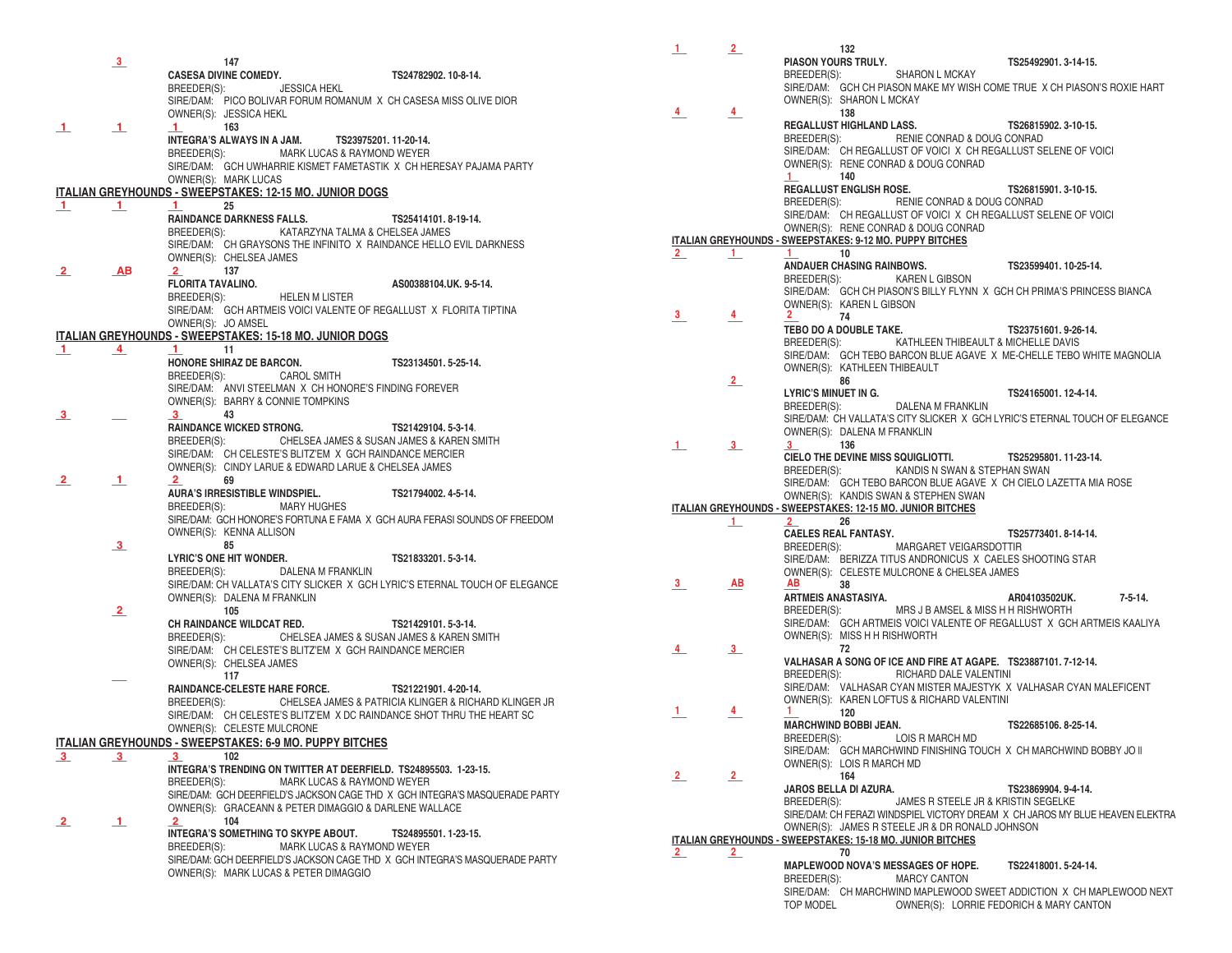| $\frac{3}{2}$                           | 78<br>TEBO DREAM A LITTLE DREAM.<br>TS21820901.3-15-14.<br>BREEDER(S):<br>KATHLEEN THIBEAULT & CONNIE TOMPKINS<br>SIRE/DAM: CH TEBO RETAGGIO SON OF A WITCH X CH TEBO PRISM BLUE<br>OWNER(S): KATHLEEN THIBEAULT                                                       | $\mathbf{1}$<br>150<br>$\overline{2}$<br>GCH GIOIA MIA'S FEMME FATALE. TR59610802.12-1-06.<br>BREEDER(S):<br><b>ELISSA DOMINICI</b><br>SIRE/DAM: CH HORIZON'S LIL BANDIT OF BO BETT X CH WINSOME ROXIE'S GOT MOXIE<br>OWNER(S): ELISSA DOMINICI                     |
|-----------------------------------------|------------------------------------------------------------------------------------------------------------------------------------------------------------------------------------------------------------------------------------------------------------------------|---------------------------------------------------------------------------------------------------------------------------------------------------------------------------------------------------------------------------------------------------------------------|
| $\perp$<br>$\mathbf{1}$                 | 122                                                                                                                                                                                                                                                                    | ITALIAN GREYHOUNDS - VETERAN SWEEPSTAKES: 9-11 YR. OLD BITCHES                                                                                                                                                                                                      |
|                                         | <b>RAINDANCE COMMANDING CURVE.</b><br>TS21429102.5-3-14.<br>CHELSEA JAMES & SUSANA JAMES & KAREN SMITH<br>BREEDER(S):<br>SIRE/DAM: CH CELESTE'S BLITZ'EM X GCH RAINDANCE MERCIER<br>OWNER(S): RONDA PORRAS & CHELSEA JAMES                                             | $2^{\circ}$<br>106<br>$\mathbf{1}$<br>GCH HONORE'S DOLCE AMORE DI VITA CGC. TR52200903.<br>4-7-06.<br>BREEDER(S):<br><b>CAROL P SMITH</b><br>SIRE/DAM: ANTHONY'S JUSTA RED DOG X HONORE'S EXOTICA<br>OWNER(S): KAREN MULLER                                         |
| <b>BEST IN SWEEPSTAKES:</b>             | 104<br>163<br>132                                                                                                                                                                                                                                                      | $\overline{\mathbf{3}}$<br>126<br>$\overline{\mathbf{3}}$                                                                                                                                                                                                           |
| BEST OF OIPPOSITE SEX TO                | <b>BEST IN SWEEPSTAKES:</b><br>25<br>10<br>163                                                                                                                                                                                                                         | CH SERENDIPITY-CELESTE AIM HIGH BN JC CD NA RA NF.<br>TR53717301.6-29-06.<br>REEDER(S): MARY GRACE VON CALIO & CELESTE MULCRONE<br>SIRE/DAM: CH LORENC'S DOC HOLLIDAY X CH CELESTE-SERENDIPITY CHRISSY BN<br>RN NA OAJ THD<br>OWNER(S): MARY GRACE & GLEN VON CALIO |
|                                         | ~ VETERAN SWEEPSTAKES ~                                                                                                                                                                                                                                                | 160<br>$\perp$<br>2<br>CH MOONGLOW FOX TRACE JACKIE O.<br>TR39461402. 7-8-05.<br>BREEDER(S):<br><b>MARSHA PUGH</b>                                                                                                                                                  |
|                                         | ITALIAN GREYHOUNDS - VETERAN SWEEPSTAKES: 7-9 YR. OLD DOGS                                                                                                                                                                                                             | SIRE/DAM: CH GENICA KISS THE GIRLS X BRIO MOONGLOW KEEPSAKE<br>OWNER(S): PATRICIA D JOHNSON & ROBERT M JOHNSON                                                                                                                                                      |
| MAIGC<br>National<br>Sept.14<br>Sept.15 | Empire<br>Sept. 18<br>ARMBAND                                                                                                                                                                                                                                          | ITALIAN GREYHOUNDS - VETERAN SWEEPSTAKES: 9-11 YR. OLD BITCHES                                                                                                                                                                                                      |
| $\overline{2}$                          | 93<br>GCH DEERFIELD'S JACKSON CAGE, THD.<br>TR66690402.8-4-07.<br>DARLENE K WALLACE<br>BREEDER(S):<br>SIRE/DAM: CH LORANNE GIMME A SIGN FLOSI X CH DEERFIELD DANCING IN THE DARK<br>OWNER(S): GRACEANN & PETER DIMAGGIO & DARLENE WALLACE                              | 20<br>CH IZAT SIMPLY SCANDALOUS.<br>TR04759401.7-7-02.<br>BREEDER(S):<br><b>KAREN THAYNE</b><br>SIRE/DAM: CH BREEZ'N BLACKACRE MAGNUM OPUS X IZAT SIMPLY IRRESISTIBLE<br>OWNER(S): KAREN THAYNE & P CARROLL                                                         |
| $\perp$                                 | 107<br>CH RAINDANCE HELLO DARKNESS.<br>TR65899501.5-19-07.<br>CHELSEA JAMES & PATRICIA KLINGER & RICHARD KLINGER<br>BREEDER(S):<br>SIRE/DAM: DC RAINDANCE ACQUA DI GIO SC X CH RETAGGIOS STARRY NIGHT<br>OWNER(S): CHELSEA JAMES                                       | $\mathbf{2}$<br>84<br>CH SWEET ELEGANCE OF WESTWIND RE AX AXJ NF.TR21247803. 1-23-04.<br>BREEDER(S):<br>AUDREY F SUTTON<br>SIRE/DAM: CH AMORE ROYAL STARGAZER X CH MISTY VALES PENNY LANE<br>OWNER(S): DALENA M FRANKLIN                                            |
| $\perp$<br>$\frac{3}{2}$                | 109<br>1<br>GCH CH COMO & IRIS TOP OF THE MARK.<br>TR73820703.1-18-08.<br>PAMELA V CONICK & CORINNE S CARIELLO<br>BREEDER(S):<br>SIRE/DAM: CH COMO'S BUGLE BOX BLUE X CH CROIX & COMO READ ALL ABOUT IT<br>OWNER(S): PAMELA V CONICK & CORINNE S CARIELLO              | 92<br>$\perp$<br>CH UWHARRIE'S ALEGRIA.<br>TR14806506.7-13-03.<br>BREEDER(S):<br><b>LYNNE EZZELL</b><br>SIRE/DAM: CH UWHARRIE'S SOLAR FLARE X CH LAGUNA'S SUN SHADOW UWHARRIE<br>OWNER(S): CAROLYN LANDRUM & JOE LANDRUM                                            |
|                                         | ITALIAN GREYHOUNDS - VETERAN SWEEPSTAKES: 9-11 YR. OLD DOGS                                                                                                                                                                                                            |                                                                                                                                                                                                                                                                     |
| AB                                      | 27<br>DC RAINDANCE ACQUA DI GIO SC.<br>TS40962102, 8-9-05.<br>BREEDER(S):<br>CHELSEA JAMES & KRISTIN SEGELKE<br>SIRE/DAM: CH LITTLE LUV'S OBSESSION SC X CH ELEKTRA ALLURE DIVINE MISS M<br>OWNER(S): CHELSEA JAMES                                                    | <b>BEST IN VETERAN SWEEPSTAKES:</b><br>107<br>20<br>76<br>BEST OF OPPOSITE SEX TO BEST<br>IN VETERAN SWEEPSTAKES:<br>141<br>29<br>150                                                                                                                               |
|                                         | ITALIAN GREYHOUNDS - VETERAN SWEEPSTAKES: 11+ YR. OLD DOGS                                                                                                                                                                                                             |                                                                                                                                                                                                                                                                     |
| 3 <sup>1</sup><br>AB                    | $1 \quad$<br>29<br>WYNSON'S SIR ROCKFORD CGC, SGRC2, JOR.<br>TR16292002.5-26-03.<br>BREEDER(S):<br><b>BILL &amp; DIANE CHAPMAN</b>                                                                                                                                     | ~ 4-6 MONTH BEGINNER PUPPY COMPETITION ~                                                                                                                                                                                                                            |
|                                         | SIRE/DAM: CH WYNSON'S WIND 'N FIRE X CH SILOAS FLAMING STAR D'SATARI<br>OWNER(S): TERRI JONES                                                                                                                                                                          | <b>JUDGES:</b>                                                                                                                                                                                                                                                      |
| $\overline{2}$<br>$\overline{2}$        | 99<br>CH MARCHWIND LIGHT MY FIRE AT CALIENTE.<br>TP32457103.1-4-02.<br>BREEDER(S):<br>LOIS R MARCH MD<br>SIRE/DAM: BAYOU'S LITTLE HOT SHOT X GREENHOLLOWS FLAMING STAR                                                                                                 | September 14, 2015 - Mid-Atlantic Italian Greyhound Club - Marge Calltharp<br>September 15, 2015 - Italian Greyhound Club of America - Rolland Pelland<br>September 18, 2015 - Empire Itlian Greyhound Club - Karen Mills-Heron                                     |
|                                         | OWNER(S): PATTY MONTEZ                                                                                                                                                                                                                                                 | CLASS IS NOT DIVIDED BY SEX. BITCHES HAVE EVEN NUMBER ARMBANDS; MALES ODD.                                                                                                                                                                                          |
|                                         | 141<br>CH WHISPERUN A MILLION HEIR<br>TR28387506.8-2-04.<br>BREEDER(S):<br>R. JOLENE DAVIS<br>SIRE/DAM: CH WHISPERUN FABULOUS FLING X JUSTA SILVER CHARM<br>OWNER(S): JESSICA HEKL                                                                                     | <b>ITALIAN GREYHOUNDS - 4-6 month BEGINNER PUPPY.</b><br>MAIGC<br>National<br>Empire<br>Sept.15<br>Sept. 18<br><b>ARMBAND</b><br>Sept.14                                                                                                                            |
|                                         | ITALIAN GREYHOUNDS - VETERAN SWEEPSTAKES: 7-9 YR. OLD BITCHES                                                                                                                                                                                                          | 12                                                                                                                                                                                                                                                                  |
|                                         | 76<br>INFINITI TEBO DANCE BABY DANCE. TR62462704.1-30-07.<br>BREEDER(S):<br>JOEL FISHER DVM & KIMBERLY BOTT & KENNETH WALL<br>SIRE/DAM: CH SKOGSVILLE'S DIE WITH YOUR BOOTS ON X CH INFINITI TAINTED LOVE<br>AT MORDECAI<br>OWNER(S): KATHLEEN THIBEAULT & R THIBEAULT | <b>VOICI GRACELAND VIVA LAS VEGAS.</b><br>TS25888201.4-6-15.<br>BREEDER(S):<br><b>LAYLE GRIFFIOEN</b><br>SIRE/DAM: VOICI BORN IN BLUE JEANS X VOICI ROMAN HOLIDAY<br>OWNER(S): JACKIE MCNEIL                                                                        |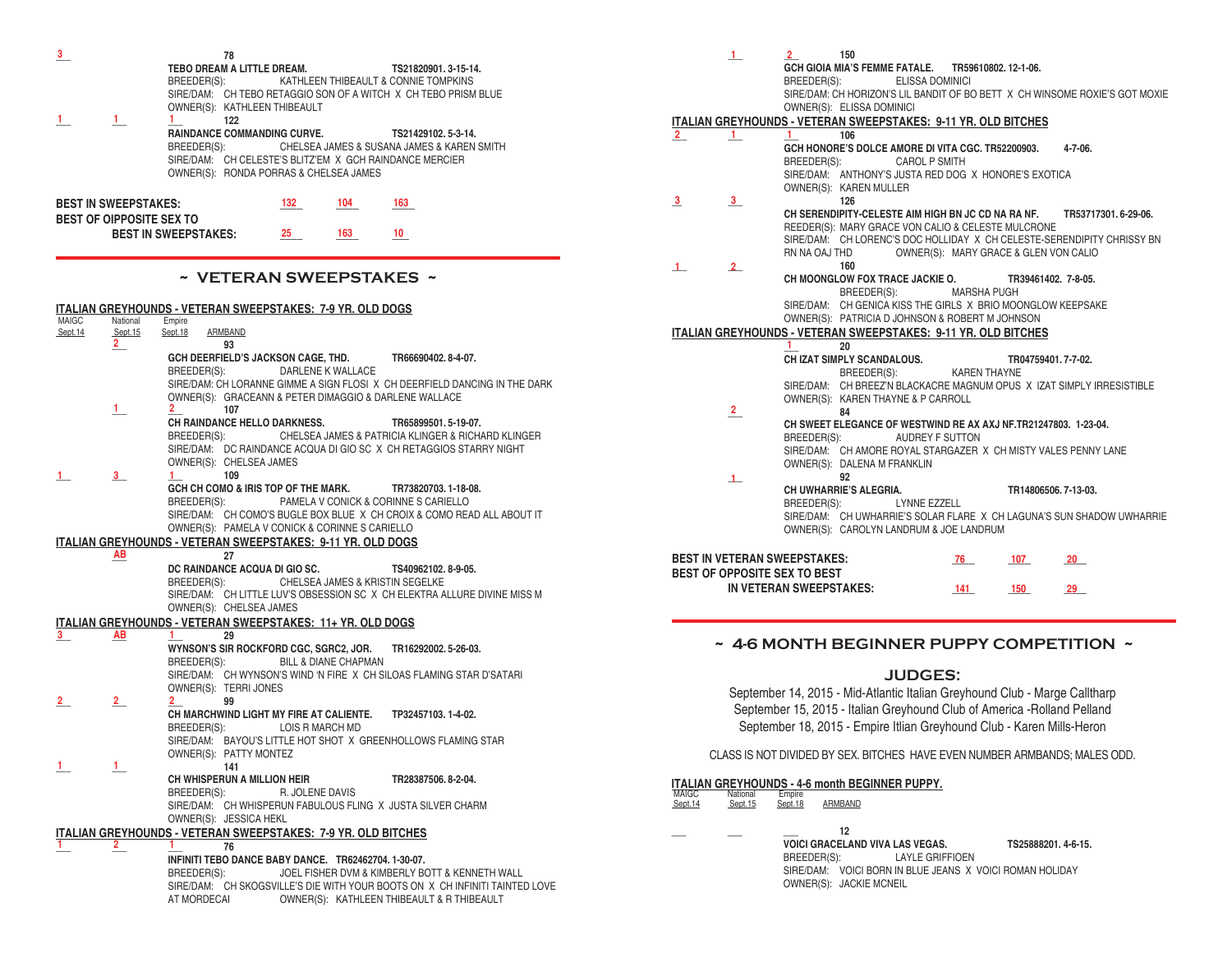**\_\_\_ \_\_\_ \_\_\_ 36 LORAC LEGALLY BLONDE. TS26495404. 5-13-15.** CAROL S WIEDMER & RENEE COOPER SIRE/DAM: GCH PIASON'S BLUE CALYPSO D'LORAC X GCH HELLO DOLLY AT LORAC OWNER(S): CAROL S WIEDMER **\_\_\_ \_\_\_ \_\_\_ 37 LORAC JERSEY BOY. TS26495405. 5-13-15** BREEDER(S): CAROL S WIEDMER & RENEE COOPER SIRE/DAM: GCH PAISON'S BLUE CALYPSO D'LORAC X GCH HELLO DOLLY AT LORAC OWNER(S): CAROL S WIEDMER  **\_\_\_ 46 PARRIS CARIBBEAN SEA BREEZE. TS25748704. 4-16-15.** BREEDER(S): MS MICHELLE M PARRIS SIRE/DAM: GCH FIORE LORENC GIMME GUMBO AT PEEKS BAYOU X GCH CALIENTE TORTUGA TREASURE IN PARRIS OWNER(S): MS MICHELLE M PARRIS **\_\_\_ \_\_\_ \_\_\_ 47 LORAC ANYTHING GOES. TS26495403. 5-13-15.** CAROL S WIEDMER & RENEE COOPER SIRE/DAM: GCH PAISON'S BLUE CALYPSO D'LORAC X GCH ELEGANTE HELLO DOLLY AT LORAC OWNER(S): KAREN L GIBSON **\_\_\_ 48 PARRIS CARIBBEAN SUNSHINE SPRITE. TS25748706. 4-16-15.** MS MICHELLE M PARRIS SIRE/DAM: GCH FIORE LORENC GIMME GUMBO AT PEEKS BAYOU X GCH CALIENTE TORTUGA TREASURE IN PARRIS OWNER(S): MS MICHELLE M PARRIS **\_\_\_ 50 PARRIS TORTUGA ECLIPSE.** TS25748701. 4-16-15.<br>BREEDER(S): MS MICHELLE M PARRIS MS MICHELLE M PARRIS SIRE/DAM: GCH FIORE LORENC GIMME GUMBO AT PEEKS BAYOU X GCH CALIENTE TORTUGA TREASURE IN PARRIS OWNER(S): MS MICHELLE M PARRIS **\_\_\_ 49 PARRIS TORTUGA BLACK CELEBRATION. TS25748705. 4-16-15.** BREEDER(S): MS MICHELLE M PARRIS SIRE/DAM: GCH FIORE LORENC GIMME GUMBO AT PEEKS BAYOU X GCH CALIENTE TORTUGA TREASURE IN PARRIS OWNER(S): MS MICHELLE M PARRIS **\_\_\_ 51 PARRIS CARIBBEAN DEEP BLUE SEA. TS25748702. 4-16-15.**<br>BREEDER(S): MS MICHELLE M PARRIS MS MICHELLE M PARRIS SIRE/DAM: GCH FIORE LORENC GIMME GUMBO AT PEEKS BAYOU X GCH CALIENTE TORTUGA TREASURE IN PARRIS OWNER(S): MS MICHELLE M PARRIS **\_\_\_ 53 PARRIS CARIBBEAN BLUE SKY. TS245748703. 4-16-15.** BREEDER(S): MS MICHELLE M PARRIS SIRE/DAM: GCH FIORE LORENC GIMME GUMBO AT PEEKS BAYOU X GCH CALIENTE TORTUGA TREASURE IN PARRIS OWNER(S): MS MICHELLE M PARRIS **\_\_\_ \_\_\_ \_\_\_ 60 FERAZI-GDM-LAKESIDE PRINCESS Z. TS26709301. 4-29-15.** JUTTA KULIC, DEE SNOBLE, MEREDITH MANNING SIRE/DAM: AURA'S IRRESISTIBLE WINDSPIEL X GCH GDM ZENYATTA AT LAKESIDE OWNER(S): JUTTA KULIC, DEE SNOBLE, MEREDITH MANNING **\_\_\_ \_\_\_ \_\_\_ 62 WHITE EAGLE RACHEL ALEXANDRA FERAZI. TS26449301. 5-7-15.** BEV. TERRY & MERILEE LITTON SIRE/DAM: GCH BLUMOON-APPRAXIN FUNNY CIDE X CH HONORE'S CHELSEA CHARMER OWNER(S): JUTTA KULIC<br>65 **\_\_\_ \_\_\_ \_\_\_ 65 WHITE EAGLE DESPERADO AT WINDSPIEL. TS26449303. 5-7-15.** BREEDER(S): REV. TERRY & MERILEE LITTON SIRE/DAM: GCH BLUMOON-APPRAXIN FUNNY CIDE X CH HONORE'S CHELSEA CHARMER OWNER(S): KENNA ALLISON & JUTTA KULIC **\_\_\_ \_\_\_ \_\_\_ 67 WHITE EAGLE CENTRAL PARK AT FERAZI. TS26449302. 5-7-15.** BREEDER(S): REV. TERRY & MERILEE LITTON SIRE/DAM: GCH BLUMOON-APPRAXIN FUNNY CIDE X CH HONORE'S CHELSEA CHARMER

OWNER(S): JUTTA KULIC

**\_\_\_ \_\_\_ \_\_\_ 68 LA SCALA PRIMADONNA DO REINO. TS26226601. 5-1-15.** LILIAN BARBER & ELIAS DUARTE JR SIRE/DAM: CH WILLOW'S SONG OF ANGELS X CH PEONYA DO BR REINO. OWNER(S): LILIAN BARBER & ELIAS DUARTE JR **\_\_\_ \_\_\_ \_\_\_ 98 JAROS AURA QUICKSILVER GIRL. TS26011502. 3-27-15.**<br>BREEDER(S): JAMES R STEELE JR & KRISTIN SEGELKE JAMES R STEELE JR & KRISTIN SEGELKE SIRE/DAM: CH FERAZI WINDSPIEL VICTORY DREAM X CH JAROS MY BLUE HEAVEN ELECTRA OWNER(S): DR MARY HUGHES & JAMES R STEELE JR **\_\_\_ \_\_\_ 108 MARCHWIND RIVERPORT'S BLEW-BY-U. TS25647201. 3-25-15.** BREEDER(S): LOIS R MARCH MD SIRE/DAM: CH MARCHWIND DAWSON X GCH CH LEBECK MARCHWIND ZENYATTA OWNER(S): CORINNA YANNOULO POULOS **\_\_\_ \_\_\_ \_\_\_ 118 MARCHWIND ALURA CATCH ME IF YOU CANDY. TS25647315. 4-6-15.** LOIS R MARCH MD SIRE/DAM: CH MARCHWIND BOLT FROM THE BLUE X CH MARCHWIND ZENITH OWNER(S): LYNN PARTIDGE & LOIS R MARCH MD **BEST 4-6 MONTH PUPPY IN SHOW: \_\_\_\_ \_\_\_\_ \_\_\_\_ 118 37 118 BEST OF OPPOSITE SEX TO EST 4-6 MONTH PUPPY IN SHOW: \_\_\_\_ \_\_\_\_ \_\_\_\_ 47 12 47 ~ JUNIOR SHOWMANSHIP ~ (IGCA NATIONAL SPECIALTY ONLY)**

> **JUDGE: Rick Weyrich** Wednesday, September 16, 2015

# **ITALIAN GREYHOUNDS: JUNIOR SHOWMANSHIP - OPEN JUNIOR.**

**152 AIVILO'S LA VIE EN ROSE.**<br>**BREEDER(S): OLIVIA & KIM H** OLIVIA & KIM HUPP SIRE/DAM: CALIENTE'S MAKER'S MARK OF BRAVEHOUND X CALIENTE'S MOONPIE OWNER(S): OLIVIA & KIM HUPP

**JR HANDLER: JR HANDLER: OLIVIA ROSE HUPP, AKC#21421480001**

**ITALIAN GREYHOUNDS: JUNIOR SHOWMANSHIP - NOVICE JUNIOR. \_\_\_ 122 RAINDANCE COMMANDING CURVE. TS21429102. 5-3-14.** CHELSEA JAMES & SUSANA JAMES & KAREN SMITH SIRE/DAM: CH CELESTE'S BLITZ'EM X GCH RAINDANCE MERCIER OWNER(S): RONDA PORRAS & CHELSEA JAMES **JR HANDLER: VERONICA ROGET JOHNSON AKC#14746960008 1**

**BEST JUNIOR HANDLER IN SPECIALTY: \_\_\_\_\_\_ 152**

**1**

#### **~ BREED CLASSES ~**

#### **BREED JUDGES:**

September 14, 2015 - Mid-Atlantic Italian Greyhound Club - Sandra Reeve September 15-17, 2015 - Italian Greyhound Club of America -Rick Weyrich September 18, 2015 - Empire Italian Greyhound Club - Albert Miniero

#### **~ DOG CLASSES ~ ITALIAN GREYHOUNDS: 6-9 MO. PUPPY DOGS**

|                |          |             | IIALIAN GRETHOUNDS. 0-9 MU. PUPPT DOGS |                                                                         |
|----------------|----------|-------------|----------------------------------------|-------------------------------------------------------------------------|
| MAIGC          | National | Empire      |                                        |                                                                         |
| Sept.14        | Sept.15  | Sept.18     | ARMBAND                                | (ASTERISK BESIDE THE ARMBAND NO. INDICATES NOHS ELIGIBLE)               |
| $\overline{2}$ | 4        |             |                                        |                                                                         |
|                |          |             | <b>PIASON TRUE COLORS.</b>             | TS25492902.3-14-15.                                                     |
|                |          | BREEDER(S): |                                        | <b>SHARON L. MCKAY</b>                                                  |
|                |          |             |                                        | SIRE/DAM: GCH CH PAISON MAKE MY WISH COME TRUE X CH PIASON'S ROXIE HART |
|                |          |             | OWNER(S): KAREN L. GIBSON              |                                                                         |
|                |          |             |                                        |                                                                         |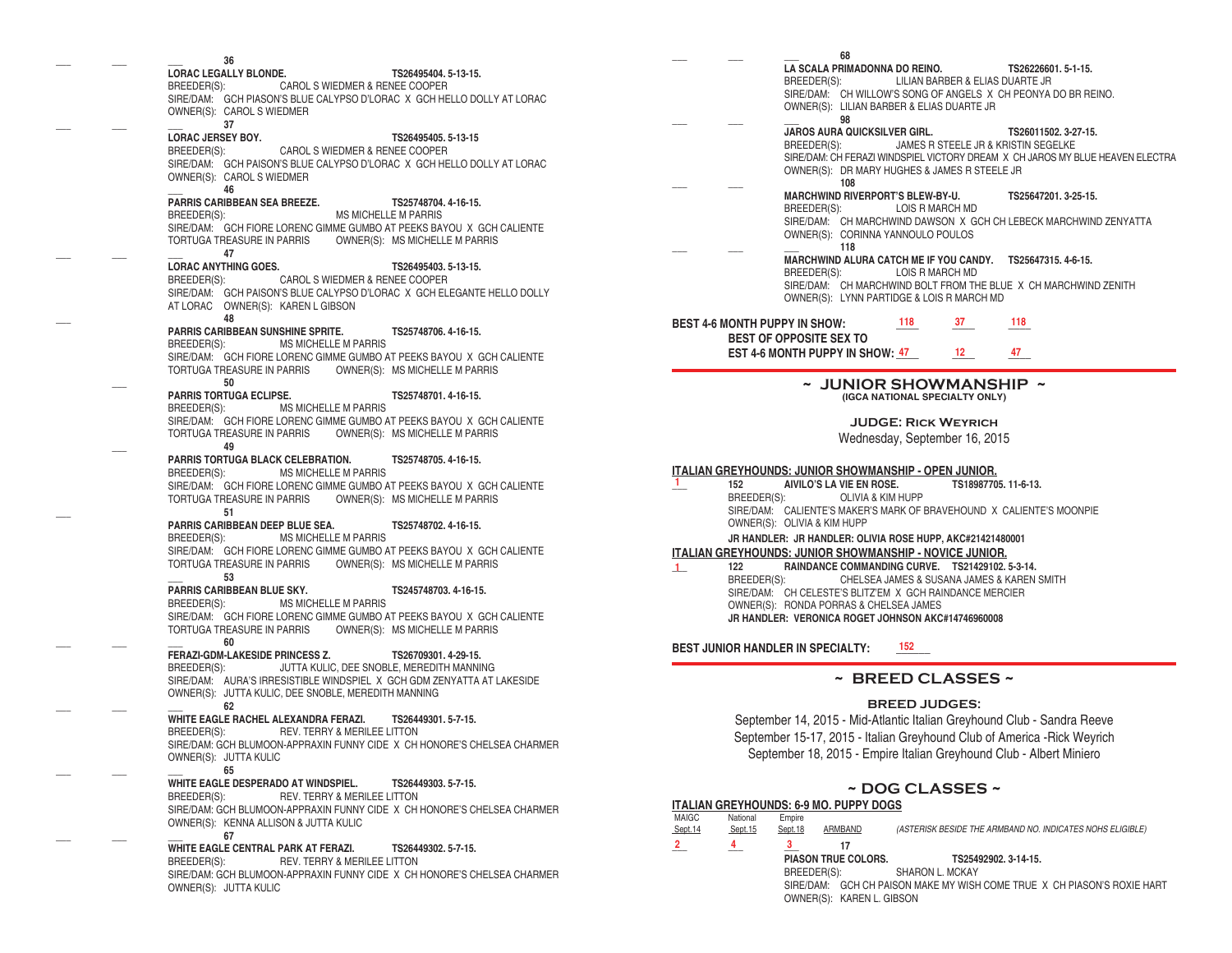|                         |                | *95                                                                                                            |
|-------------------------|----------------|----------------------------------------------------------------------------------------------------------------|
|                         |                | <b>MARCHWIND RIVERPORT'S ENZO.</b><br>TS25107404.2-11-15.                                                      |
|                         |                | BREEDER(S): LOIS R MARCH MD                                                                                    |
|                         |                | SIRE/DAM: CH MARCHWIND PEWTER X GCH CH MARCHWIND SIERRA MADRE                                                  |
|                         |                | OWNER(S): CORINNA YANNOULO POULOS                                                                              |
|                         | AB             | AВ<br>151                                                                                                      |
|                         |                | SATORI DIAMOND COAL.<br>TS24547102. 1-10-15.                                                                   |
|                         |                | BREEDER(S):<br>SHIRLEY GAINES & KAMIE HUTCHINS                                                                 |
|                         |                | SIRE/DAM: DC SARTORI TITUS THE TRIUMPHANT X DEMONICA FORUM ROMANUM                                             |
| 4                       | 3              | OWNER(S): STELIOS VIENNAS MD                                                                                   |
|                         |                | 155<br><b>OLIVER SHERVANI.</b><br>TS24399801, 12-20-14.                                                        |
|                         |                | BREEDER(S):<br>AISRA SHERVANI                                                                                  |
|                         |                | SIRE/DAM: GCH CH MAPLEWOOD'S ACES AND EIGHTS X LILLY SHERVANI                                                  |
|                         |                | OWNER(S): AISRA SHERVANI & JOHN GARDELLA                                                                       |
| $\overline{\mathbf{3}}$ | $\overline{2}$ | 1<br>159                                                                                                       |
|                         |                | <b>INTEGRA'S YOUTUBE SENSATION.</b><br>TS24895502, 1-23-15.                                                    |
|                         |                | MARK LUCAS & RAYMOND WEYER<br>BREEDER(S):                                                                      |
|                         |                | SIRE/DAM: GCH DEERFIELD'S JACKSON CAGE THD X GCH INTEGRA'S MASQUERADE PARTY                                    |
|                         |                | OWNER(S): MARK LUCAS<br>161                                                                                    |
| $\perp$                 | $\perp$        | 2<br>INTEGRA'S SET FIRE TO THE RAIN.<br>TS24922401.1-16-15.                                                    |
|                         |                | BREEDER(S): CHERYL & HERMAN VELASCO & MARK LUCAS                                                               |
|                         |                | SIRE/DAM: CH MYSTIK 007 X INTEGRA'S ALL EYES ON ME                                                             |
|                         |                | OWNER(S): MARK LUCAS                                                                                           |
|                         |                | <b>ITALIAN GREYHOUNDS: 9-12 MO. PUPPY DOGS</b>                                                                 |
|                         | $\perp$        | *77                                                                                                            |
|                         |                | LYRIC'S ROYAL FIREWORKS SUITE.<br>TS24165002, 12-4-14.<br>DALENA M FRANKLIN                                    |
|                         |                | BREEDER(S):<br>SIRE/DAM: CH VALLATA'S CITY SLICKER X GCH LYRIC'S ETERNAL TOUCH OF ELEGANCE                     |
|                         |                | OWNER(S): DALENA M FRANKLIN                                                                                    |
| $\mathbf{1}$            | $\overline{2}$ | $\mathbf{1}$<br>147                                                                                            |
|                         |                | <b>CASESA DIVINE COMEDY.</b><br>TS24782902, 10-8-14.                                                           |
|                         |                | BREEDER(S):<br><b>JESSICA HEKL</b>                                                                             |
|                         |                | SIRE/DAM: PICO BOLIVAR FORUM ROMANUM X CH CASESA MISS OLIVE DIOR                                               |
|                         |                | OWNER(S): JESSICA HEKL<br><b>ITALIAN GREYHOUNDS: 12-18 JUNIOR DOGS</b>                                         |
| $\frac{3}{2}$           | $\frac{3}{2}$  | 4<br>$*43$                                                                                                     |
|                         |                | <b>RAINDANCE WICKED STRONG.</b><br>TS21429104.5-3-14.                                                          |
|                         |                | CHELSEA JAMES & SUSAN JAMES & KAREN SMITH<br>BREEDER(S):                                                       |
|                         |                | SIRE/DAM: CH CELESTE'S BLITZ'EM X GCH RAINDANCE MERCIER                                                        |
|                         |                | OWNER(S): CINDY LARUE & EDWARD LARUE & CHELSEA JAMES                                                           |
| $\mathbf{2}$            | $\mathbf{1}$   | $\mathbf{1}$<br>69                                                                                             |
|                         |                | AURA'S IRRESISTIBLE WINDSPIEL. TS21794002.4-5-14.                                                              |
|                         |                | <b>MARY HUGHES</b><br>BREEDER(S):<br>SIRE/DAM: GCH HONORE'S FORTUNA E FAMA X GCH AURA FERASI SOUNDS OF FREEDOM |
|                         |                | OWNER(S): KENNA ALLISON                                                                                        |
| 4                       | $\frac{4}{ }$  | $3^{\circ}$<br>*117                                                                                            |
|                         |                | RAINDANCE-CELESTE HARE FORCE. TS21221901. 4-20-14.                                                             |
|                         |                | CHELSEA JAMES & PATRICIA KLINGER & RICHARD KLINGER JR<br>BREEDER(S):                                           |
|                         |                | SIRE/DAM: CH CELESTE'S BLITZ'EM X DC RAINDANCE SHOT THRU THE HEART SC                                          |
|                         |                | OWNER(S): CELESTE MULCRONE                                                                                     |
| $\perp$                 | $\overline{2}$ | 137<br>2<br>AS00388104.UK 9-5-14.                                                                              |
|                         |                | FLORITA TAVALINO.<br>BREEDER(S):<br><b>HELEN M LISTER</b>                                                      |
|                         |                | SIRE/DAM: GCH ARTMEIS VOICI VALENTE OF REGALLUST X FLORITA TIPTINA                                             |
|                         |                | OWNER(S): JO AMSEL                                                                                             |
|                         |                | <b>ITALIAN GREYHOUNDS: AMATEUR-OWNER-HANDLER DOGS</b>                                                          |
| $\perp$                 | $\perp$        | *31<br>$\perp$                                                                                                 |
|                         |                | <b>ALFHEIM'S PERFECT STORM.</b><br>TS20744301, 2-15-14.                                                        |
|                         |                | STEPHANIE & AVERY MCLEOD<br>BREEDER(S):                                                                        |
|                         |                | SIRE/DAM: CH ALFHEIM-AVAGADRO UNDER THE WIRE X GCH ALFHEIM'S LAND OF                                           |
|                         |                | OWNER(S): TERRI & JOHN JONES<br>CANAAN                                                                         |

#### **ITALIAN GREYHOUNDS: BRED BY EXHIBITOR DOGS**

|                         |                               | $\overline{\mathbf{2}}$ and $\overline{\mathbf{2}}$ and $\overline{\mathbf{3}}$ | $*23$                            |                                                     |     |                                                               |                                                                             |  |
|-------------------------|-------------------------------|---------------------------------------------------------------------------------|----------------------------------|-----------------------------------------------------|-----|---------------------------------------------------------------|-----------------------------------------------------------------------------|--|
|                         |                               |                                                                                 |                                  | IZAT STONESSA THUNDERSTRUCK.                        |     | TS22281505.5-24-14.                                           |                                                                             |  |
|                         |                               |                                                                                 |                                  | BREEDER(S): KAREN THAYNE & ROBIN STONE              |     |                                                               |                                                                             |  |
|                         |                               |                                                                                 |                                  |                                                     |     | SIRE/DAM: IZAT UP ALL NIGHT X CH IZAT STONESSA ICE AGE SC FCH |                                                                             |  |
|                         |                               |                                                                                 |                                  | OWNER(S): KAREN THAYNE & ROBIN STONE                |     |                                                               |                                                                             |  |
| $\overline{\mathbf{3}}$ | $\mathbf{2}$                  | 3                                                                               | 25                               |                                                     |     |                                                               |                                                                             |  |
|                         |                               |                                                                                 | <b>RAINDANCE DARKNESS FALLS.</b> |                                                     |     | TS25414101.8-19-14.                                           |                                                                             |  |
|                         |                               |                                                                                 |                                  |                                                     |     | BREEDER(S): KATARZYNA TALMA & CHELSEA JAMES                   |                                                                             |  |
|                         |                               |                                                                                 |                                  |                                                     |     |                                                               | SIRE/DAM: CH GRAYSONS THE INFINITO X RAINDANCE HELLO EVIL DARKNESS          |  |
|                         |                               |                                                                                 | OWNER(S): CHELSEA JAMES          |                                                     |     |                                                               |                                                                             |  |
| 4                       |                               |                                                                                 | $*77$                            |                                                     |     |                                                               |                                                                             |  |
|                         |                               |                                                                                 |                                  | <b>LYRIC'S ROYAL FIREWORKS SUITE.</b>               |     | TS24165002. 12-4-14.                                          |                                                                             |  |
|                         |                               |                                                                                 |                                  | BREEDER(S): DALENA M FRANKLIN                       |     |                                                               |                                                                             |  |
|                         |                               |                                                                                 |                                  |                                                     |     |                                                               | SIRE/DAM: CH VALLATA'S CITY SLICKER X GCH LYRIC'S ETERNAL TOUCH OF ELEGANCE |  |
|                         |                               |                                                                                 | OWNER(S): DALENA M FRANKLIN      |                                                     |     |                                                               |                                                                             |  |
|                         | 4                             |                                                                                 | *85                              |                                                     |     |                                                               |                                                                             |  |
|                         |                               |                                                                                 |                                  |                                                     |     |                                                               |                                                                             |  |
|                         |                               |                                                                                 | <b>LYRIC'S ONE HIT WONDER.</b>   |                                                     |     | TS21833201.5-3-14.                                            |                                                                             |  |
|                         |                               |                                                                                 |                                  | BREEDER(S): DALENA M FRANKLIN                       |     |                                                               |                                                                             |  |
|                         |                               |                                                                                 |                                  |                                                     |     |                                                               | SIRE/DAM: CH VALLATA'S CITY SLICKER X GCH LYRIC'S ETERNAL TOUCH OF ELEGANCE |  |
|                         |                               |                                                                                 | OWNER(S): DALENA M FRANKLIN      |                                                     |     |                                                               |                                                                             |  |
| $\mathbf{2}$            |                               | $*119$<br>$\overline{4}$                                                        |                                  |                                                     |     |                                                               |                                                                             |  |
|                         |                               |                                                                                 |                                  | CELESTE-AVAGADRO'S BRILLIANT.                       |     | TS13824405, 11-2-12,                                          |                                                                             |  |
|                         |                               |                                                                                 |                                  |                                                     |     | BREEDER(S): CELESTE MULCRONE & MARIA RICHARDSON               |                                                                             |  |
|                         |                               |                                                                                 |                                  |                                                     |     |                                                               | SIRE/DAM: DC AVAGADRO'S NEW SUNSHINE, CDX, RAE, SC X FC CELESTE'S DARK      |  |
|                         |                               | <b>ENERGY MC</b>                                                                |                                  | OWNER(S): CELESTE MULCRONE                          |     |                                                               |                                                                             |  |
|                         | 3                             |                                                                                 | 123                              |                                                     |     |                                                               |                                                                             |  |
|                         |                               |                                                                                 |                                  | RHAMAH HAPPINESS IS THE TRUTH.                      |     | TS22584201.4-29-14.                                           |                                                                             |  |
|                         |                               |                                                                                 |                                  | BREEDER(S): MARY MARLOWE & CARMEN DEBOER            |     |                                                               |                                                                             |  |
|                         |                               |                                                                                 |                                  |                                                     |     |                                                               | SIRE/DAM: RHAMAH PURSUIT OF HAPPINESS X BO-BETTS RUTHIE RICOTTA             |  |
|                         |                               |                                                                                 | OWNER(S): MARY MARLOWE           |                                                     |     |                                                               |                                                                             |  |
| $\mathbf{1}$            | $\mathbf{1}$                  | $\mathbf{1}$<br>$*163$                                                          |                                  |                                                     |     |                                                               |                                                                             |  |
|                         |                               |                                                                                 | INTEGRA'S ALWAYS IN A JAM.       |                                                     |     | TS23975201.11-20-14.                                          |                                                                             |  |
|                         |                               |                                                                                 |                                  | BREEDER(S): MARK LUCAS & RAYMOND WEYER              |     |                                                               |                                                                             |  |
|                         |                               |                                                                                 |                                  |                                                     |     |                                                               | SIRE/DAM: GCH UWHARRIE KISMET FAMETASTIK X CH HERESAY PAJAMA PARTY          |  |
|                         |                               |                                                                                 | OWNER(S): MARK LUCAS             |                                                     |     |                                                               |                                                                             |  |
|                         | ITALIAN GREYHOUNDS: OPEN DOGS |                                                                                 |                                  |                                                     |     |                                                               |                                                                             |  |
| $\mathbf{2}$            | $\mathbf{2}$                  | $1 \t 11$                                                                       |                                  |                                                     |     |                                                               |                                                                             |  |
|                         |                               |                                                                                 | HONORE SHIRAZ DE BARCON.         |                                                     |     | TS23134501.5-25-14.                                           |                                                                             |  |
|                         |                               |                                                                                 |                                  | BREEDER(S): CAROL SMITH                             |     |                                                               |                                                                             |  |
|                         |                               |                                                                                 |                                  |                                                     |     | SIRE/DAM: ANVI STEELMAN X CH HONORE'S FINDING FOREVER         |                                                                             |  |
|                         |                               |                                                                                 |                                  | OWNER(S): BARRY & CONNIE TOMPKINS                   |     |                                                               |                                                                             |  |
| 3                       | 3                             | 3                                                                               | 57                               |                                                     |     |                                                               |                                                                             |  |
|                         |                               |                                                                                 | CIELA KULUTA DESIGNER SERIES.    |                                                     |     | TS17124101.4-28-13.                                           |                                                                             |  |
|                         |                               |                                                                                 |                                  | BREEDER(S): KANDIS N SWAN & STEPHAN SWAN            |     |                                                               |                                                                             |  |
|                         |                               |                                                                                 |                                  |                                                     |     |                                                               | SIRE/DAM: CH CIELO ELEKTRA STEEL TOE BOOTS X CH CIELO KIMBERLITE DIAMOND    |  |
|                         |                               | IN THE RUFF                                                                     |                                  |                                                     |     |                                                               |                                                                             |  |
|                         |                               |                                                                                 |                                  | OWNER(S): MARSA HATFIELD, ERIC BELT & KANDIS N SWAN |     |                                                               |                                                                             |  |
|                         | $\mathbf{1}$                  | $\mathbf{2}$<br>89                                                              |                                  |                                                     |     |                                                               |                                                                             |  |
|                         |                               |                                                                                 |                                  | FOLKLORE PINERIDGE POT OF GOLD.                     |     | TS27017101.CAN. 5-11-12.                                      |                                                                             |  |
|                         |                               | BREEDER(S):                                                                     |                                  | JAIME L D'ARCY                                      |     |                                                               |                                                                             |  |
|                         |                               |                                                                                 |                                  |                                                     |     | SIRE/DAM: PINERIDGE TROPHY HUNT X INFINITY CELEBRATION        |                                                                             |  |
|                         |                               |                                                                                 |                                  | OWNER(S): CHERYL & STEVEN SINNOTT                   |     |                                                               |                                                                             |  |
| -1                      |                               |                                                                                 | 135                              |                                                     |     |                                                               |                                                                             |  |
|                         |                               |                                                                                 |                                  |                                                     |     | ARTMEIS VOICI VINCENTE OF REGALLUST. TS15371202. 12-6-12.     |                                                                             |  |
|                         |                               | BREEDER(S):                                                                     |                                  | RENIE CONRAD & LAYLE GRIFFIOEN                      |     |                                                               |                                                                             |  |
|                         |                               |                                                                                 |                                  |                                                     |     |                                                               | SIRE/DAM: CH ARTMEIS SIMONE DI LA SCALA X GCH REGALLUST RIO OF VOICI        |  |
|                         |                               |                                                                                 |                                  | OWNER(S): JO AMSEL & RENIE CONRAD                   |     |                                                               |                                                                             |  |
|                         |                               |                                                                                 |                                  |                                                     |     |                                                               |                                                                             |  |
| WINNERS DOG:            |                               |                                                                                 | 16                               | 69                                                  | 159 |                                                               |                                                                             |  |
|                         |                               |                                                                                 |                                  |                                                     |     |                                                               |                                                                             |  |
|                         | <b>RESERVE</b>                |                                                                                 |                                  |                                                     |     |                                                               |                                                                             |  |
|                         | <b>WINNERS DOG:</b>           |                                                                                 | 163                              | 163                                                 | 11  |                                                               |                                                                             |  |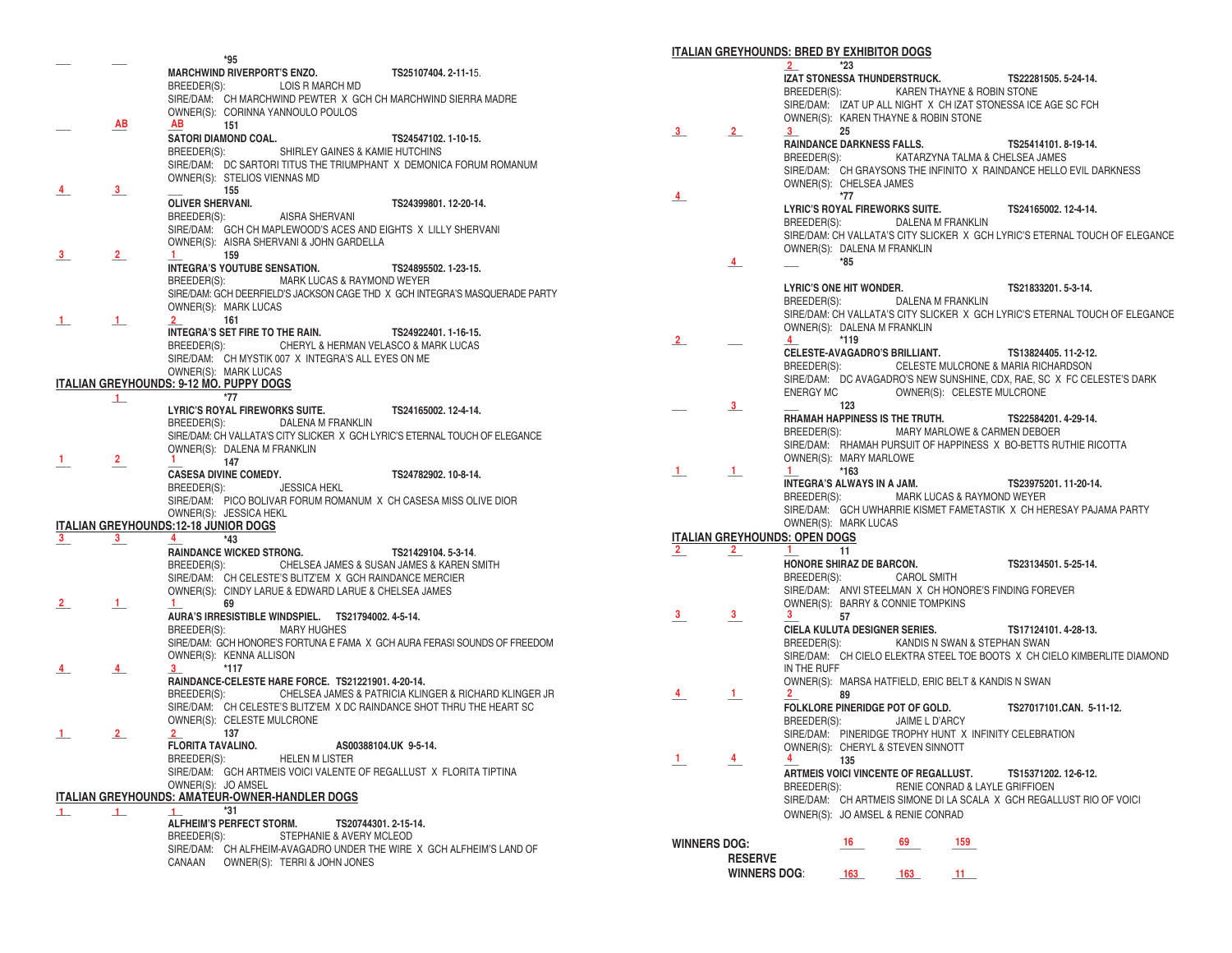## **~ NON-REGULAR SINGLE DOG CLASSES ~**

| MAIGC   | National     | Empire                                                                                       |  |
|---------|--------------|----------------------------------------------------------------------------------------------|--|
| Sept.14 | Sept.15      | Sept.18<br>ARMBAND                                                                           |  |
|         | $\mathbf{1}$ | 93                                                                                           |  |
|         |              | GCH DEERFIELD'S JACKSON CAGE THD. TR66690402.8-4-07.                                         |  |
|         |              | BREEDER(S): DARLENE K WALLACE                                                                |  |
|         |              | SIRE/DAM: CH LORANNE GIMME A SIGN FLOSI X CH DEERFIELD DANCING IN THE DARK                   |  |
|         |              | OWNER(S): GRACEANN & PETER DIMAGGIO & DARLENE WALLACE                                        |  |
|         | $2^{\circ}$  | 107<br>$\mathbf{1}$                                                                          |  |
|         |              | CH RAINDANCE HELLO DARKNESS.<br>TR65899501.5-19-07.                                          |  |
|         |              | BREEDER(S): CHELSEA JAMES & PATRICIA KLINGER & RICHARD KLINGER                               |  |
|         |              | SIRE/DAM: DC RAINDANCE ACQUA DI GIO SC X CH RETAGGIOS STARRY NIGHT                           |  |
|         |              | OWNER(S): CHELSEA JAMES                                                                      |  |
|         |              | <b>ITALIAN GREYHOUNDS: VETERAN DOGS 9-11 YRS, OLD</b>                                        |  |
|         | AB           | 27                                                                                           |  |
|         |              | DC RAINDANCE ACQUA DI GIO SC.<br>TS40962102, 8-9-05.                                         |  |
|         |              | BREEDER(S): CHELSEA JAMES & KRISTIN SEGELKE                                                  |  |
|         |              | SIRE/DAM: CH LITTLE LUV'S OBSESSION SC X CH ELEKTRA ALLURE DIVINE MISS M                     |  |
|         |              | OWNER(S): CHELSEA JAMES                                                                      |  |
|         |              | <b>ITALIAN GREYHOUNDS: VETERAN DOGS 11 YRS, AND OLDER</b>                                    |  |
| 2.      | ΑВ           | 29                                                                                           |  |
|         |              | WYNSON'S SIR ROCKFORD CGC SGRC2 JOR. TR16292002.5-26-03.                                     |  |
|         |              | BREEDER(S): BILL & DIANE CHAPMAN                                                             |  |
|         |              | SIRE/DAM: CH WYNSON'S WIND 'N FIRE X CH SILOAS FLAMING STAR D'SATARI                         |  |
|         |              | OWNER(S): TERRI JONES                                                                        |  |
| AB      | 1.           | 99                                                                                           |  |
|         |              | CH MARCHWIND LIGHT MY FIRE AT CALIENTE. TP32457103.1-4-02.                                   |  |
|         |              |                                                                                              |  |
|         |              | BREEDER(S): LOIS R MARCH MD<br>SIRE/DAM: BAYOU'S LITTLE HOT SHOT X GREENHOLLOWS FLAMING STAR |  |
|         |              |                                                                                              |  |
| 1.      | 2            | OWNER(S): PATTY MONTEZ                                                                       |  |
|         |              | 139                                                                                          |  |
|         |              | CH ELEKTRA ALLURE DR. NO<br>TP09914306, 10-5-00.                                             |  |
|         |              | BREEDER(S):<br>KRISTIN W. SEGELKE                                                            |  |
|         |              | SIRE/DAM: CH PY'S ANTORO X KALENDARR'S ISADORABLE                                            |  |
| AВ      |              | OWNER(S): KRISTIN W. SEGELKE                                                                 |  |
|         | AB           | 141                                                                                          |  |
|         |              | CH WHISPERUN A MILLION HEIR<br>TR28387506.8-2-04.                                            |  |
|         |              | R. JOLENE DAVIS<br>BREEDER(S):                                                               |  |
|         |              | SIRE/DAM: CH WHISPERUN FABULOUS FLING X JUSTA SILVER CHARM                                   |  |
|         |              | OWNER(S): JESSICA HEKL                                                                       |  |

### **ITALIAN GREYHOUNDS: 6-9 MO. PUPPY BITCHES**

| <b>MAIGC</b> | National       | Empire                                                                          |
|--------------|----------------|---------------------------------------------------------------------------------|
| Sept.14      | Sept. 15       | Sept.18<br>ARMBAND<br>(ASTERISK BESIDE THE ARMBAND NO. INDICATES NOHS ELIGIBLE) |
| 4            |                | AB<br>102                                                                       |
|              |                | INTEGRA'S TRENDING ON TWITTER AT DEERFIELD. TS24895503. 1-23-15.                |
|              |                | BREEDER(S):<br>MARK LUCAS & RAYMOND WEYER                                       |
|              |                | SIRE/DAM: GCH DEERFIELD'S JACKSON CAGE THD X GCH INTEGRA'S MASQUERADE PARTY     |
|              |                | OWNER(S): GRACEANN & PETER DIMAGGIO & DARLENE WALLACE                           |
|              | $\mathbf{1}$   | 104<br>3                                                                        |
|              |                | INTEGRA'S SOMETHING TO SKYPE ABOUT.<br>TS24895501, 1-23-15.                     |
|              |                | BREEDER(S):<br>MARK LUCAS & RAYMOND WEYER                                       |
|              |                | SIRE/DAM: GCH DEERFIELD'S JACKSON CAGE THD X GCH INTEGRA'S MASQUERADE PARTY     |
|              |                | OWNER(S): MARK LUCAS & PETER DIMAGGIO                                           |
|              | 3              | 132                                                                             |
|              |                | <b>PIASON YOURS TRULY.</b><br>TS25492901.3-14-15.                               |
|              |                | BREEDER(S):<br><b>SHARON L MCKAY</b>                                            |
|              |                | SIRE/DAM: GCH CH PIASON MAKE MY WISH COME TRUE X CH PIASON'S ROXIE HART         |
|              |                | OWNER(S): SHARON L MCKAY                                                        |
| $\mathbf{2}$ | $\overline{4}$ | 138                                                                             |
|              |                | <b>REGALLUST HIGHLAND LASS.</b><br>TS26815902.3-10-15.                          |
|              |                | BREEDER(S):<br>RENIE CONRAD & DOUG CONRAD                                       |
|              |                | SIRE/DAM: CH REGALLUST OF VOICL X CH REGALLUST SELENE OF VOICL                  |
|              |                | OWNER(S): RENE CONRAD & DOUG CONRAD                                             |

|                         |                | $\mathbf{2}$<br>140                                                                                       |                                         |
|-------------------------|----------------|-----------------------------------------------------------------------------------------------------------|-----------------------------------------|
|                         |                | <b>REGALLUST ENGLISH ROSE.</b>                                                                            | TS26815901.3-10-15.                     |
|                         |                | RENIE CONRAD & DOUG CONRAD<br>BREEDER(S):                                                                 |                                         |
|                         |                | SIRE/DAM: CH REGALLUST OF VOICIX CH REGALLUST SELENE OF VOICI                                             |                                         |
|                         |                | OWNER(S): RENE CONRAD & DOUG CONRAD                                                                       |                                         |
| $\frac{3}{2}$           | 2              | $\overline{4}$<br>176                                                                                     |                                         |
|                         |                | BUTTERCUP SHERVANI. TS24399803. 12-20-14.                                                                 |                                         |
|                         |                | BREEDER(S): AISRA SHERVANI                                                                                |                                         |
|                         |                | SIRE/DAM: GCH CH MAPLEWOOD'S ACES AND EIGHTS X LILLY SHERVANI<br>OWNER(S): AISRA SHERVANI & JOHN GARDELLA |                                         |
|                         |                | <b>ITALIAN GREYHOUNDS: 9-12 MO. PUPPY BITCHES</b>                                                         |                                         |
| $1 -$                   | $1_{-}$        | 10<br>$\sim$ 2                                                                                            |                                         |
|                         |                | ANDAUER CHASING RAINBOWS.                                                                                 | TS23599401, 10-25-14.                   |
|                         |                | BREEDER(S):<br>KAREN L GIBSON                                                                             |                                         |
|                         |                | SIRE/DAM: GCH CH PIASON'S BILLY FLYNN X GCH CH PRIMA'S PRINCESS BIANCA                                    |                                         |
|                         |                | OWNER(S): KAREN L GIBSON                                                                                  |                                         |
| $\overline{\mathbf{3}}$ | 3              | $*74$<br>3<br>TEBO DO A DOUBLE TAKE.                                                                      | TS23751601.9-26-14.                     |
|                         |                | BREEDER(S): KATHLEEN THIBEAULT & MICHELLE DAVIS                                                           |                                         |
|                         |                | SIRE/DAM: GCH TEBO BARCON BLUE AGAVE X ME-CHELLE TEBO WHITE MAGNOLIA                                      |                                         |
|                         |                | OWNER(S): KATHLEEN THIBEAULT                                                                              |                                         |
| $\mathbf{2}_{-}$        | $2-$           | *136<br>$\perp$                                                                                           |                                         |
|                         |                | CIELO THE DEVINE MISS SQUIGLIOTTI.                                                                        | TS25295801.11-23-14.                    |
|                         |                | KANDIS N SWAN & STEPHAN SWAN<br>BREEDER(S):                                                               |                                         |
|                         |                | SIRE/DAM: GCH TEBO BARCON BLUE AGAVE X CH CIELO LAZETTA MIA ROSE                                          |                                         |
|                         |                | OWNER(S): KANDIS SWAN & STEPHEN SWAN<br><b>ITALIAN GREYHOUNDS: 12-18 MO. JUNIOR BITCHES</b>               |                                         |
|                         | $\overline{2}$ | 26<br>$\overline{4}$                                                                                      |                                         |
|                         |                | <b>CAELES REAL FANTASY.</b>                                                                               | TS25773401, 8-14-14.                    |
|                         |                | MARGARET VEIGARSDOTTIR<br>BREEDER(S):                                                                     |                                         |
|                         |                | SIRE/DAM: BERIZZA TITUS ANDRONICUS X CAELES SHOOTING STAR                                                 |                                         |
|                         |                | OWNER(S): CELESTE MULCRONE & CHELSEA JAMES                                                                |                                         |
| $3_{-}$                 |                | 28<br>3<br>RHAMAH RHYTHM BELIEVE IT OR NOT.                                                               | TS22584203.4-29-14.                     |
|                         |                | BREEDER(S): MARY MARLOWE & CARMEN DEBOER                                                                  |                                         |
|                         |                | SIRE/DAM: RHAMAH PURSUIT OF HAPPINESS X BO-BETTS RUTHIE RICOTTA                                           |                                         |
|                         |                | OWNER(S): GAIL GILES                                                                                      |                                         |
| 1.                      | 3              | 2<br>38                                                                                                   |                                         |
|                         |                | ARTMEIS ANASTASIYA.                                                                                       | AR04103502UK.<br>7-5-14.                |
|                         |                | MRS J B AMSEL & MISS H H RISHWORTH<br>BREEDER(S):                                                         |                                         |
|                         |                | SIRE/DAM: GCH ARTMEIS VOICI VALENTE OF REGALLUST X GCH ARTMEIS KAALIYA<br>OWNER(S): MISS H H RISHWORTH    |                                         |
| 4                       | 4              | $*70$                                                                                                     |                                         |
|                         |                | MAPLEWOOD NOVA'S MESSAGES OF HOPE. TS22418001. 5-24-14.                                                   |                                         |
|                         |                | BREEDER(S): MARCY CANTON                                                                                  |                                         |
|                         |                | SIRE/DAM: CH MARCHWIND MAPLEWOOD SWEET ADDICTION X CH MAPLEWOOD NEXT                                      |                                         |
|                         |                | TOP MODEL                                                                                                 | OWNER(S): LORRIE FEDORICH & MARY CANTON |
|                         |                | *72<br>VALHASAR A SONG OF ICE AND FIRE AT AGAPE. TS23887101. 7-12-14.                                     |                                         |
|                         |                | BREEDER(S):<br>RICHARD DALE VALENTINI                                                                     |                                         |
|                         |                | SIRE/DAM: VALHASAR CYAN MISTER MAJESTYK X VALHASAR CYAN MALEFICENT                                        |                                         |
|                         |                | OWNER(S): KAREN LOFTUS & RICHARD VALENTINI                                                                |                                         |
| $\overline{2}$          | $\mathbf{1}$   | 120<br>1.                                                                                                 |                                         |
|                         |                | <b>MARCHWIND BOBBI JEAN.</b>                                                                              | TS22685106, 8-25-14.                    |
|                         |                | BREEDER(S):<br>LOIS R MARCH MD                                                                            |                                         |
|                         |                | SIRE/DAM: GCH MARCHWIND FINISHING TOUCH X CH MARCHWIND BOBBY JO II<br>OWNER(S): LOIS R MARCH MD           |                                         |
|                         |                | ITALIAN GREYHOUNDS: AMATEUR-OWNER-HANDLER BITCHES                                                         |                                         |
| $\mathbf{1}$            | $\mathbf{L}$   | *52<br>1.                                                                                                 |                                         |
|                         |                | UWHARRIES MOONLIGHT SONATA.                                                                               | TS19851704, 12-1-13.                    |
|                         |                | BREEDER(S):<br>LYNNE EZZELL                                                                               |                                         |
|                         |                | SIRE/DAM: CH UWHARRIES HALL OF FAME X GRAYSON UWHARRIE DESERT CLOUD                                       |                                         |
|                         | 2              | OWNER(S): VALERIE MISHEK<br>$\overline{2}$<br>$*152$                                                      |                                         |
| $\overline{2}$          |                | AIVILO'S LA VIE EN ROSE.                                                                                  | TS18987705, 11-6-13.                    |
|                         |                | BREEDER(S):<br>OLIVIA & KIM HUPP                                                                          |                                         |
|                         |                | SIRE/DAM: CALIENTE'S MAKER'S MARK OF BRAVEHOUND X CALIENTE'S MOONPIE                                      |                                         |

OWNER(S): OLIVIA & KIM HUPP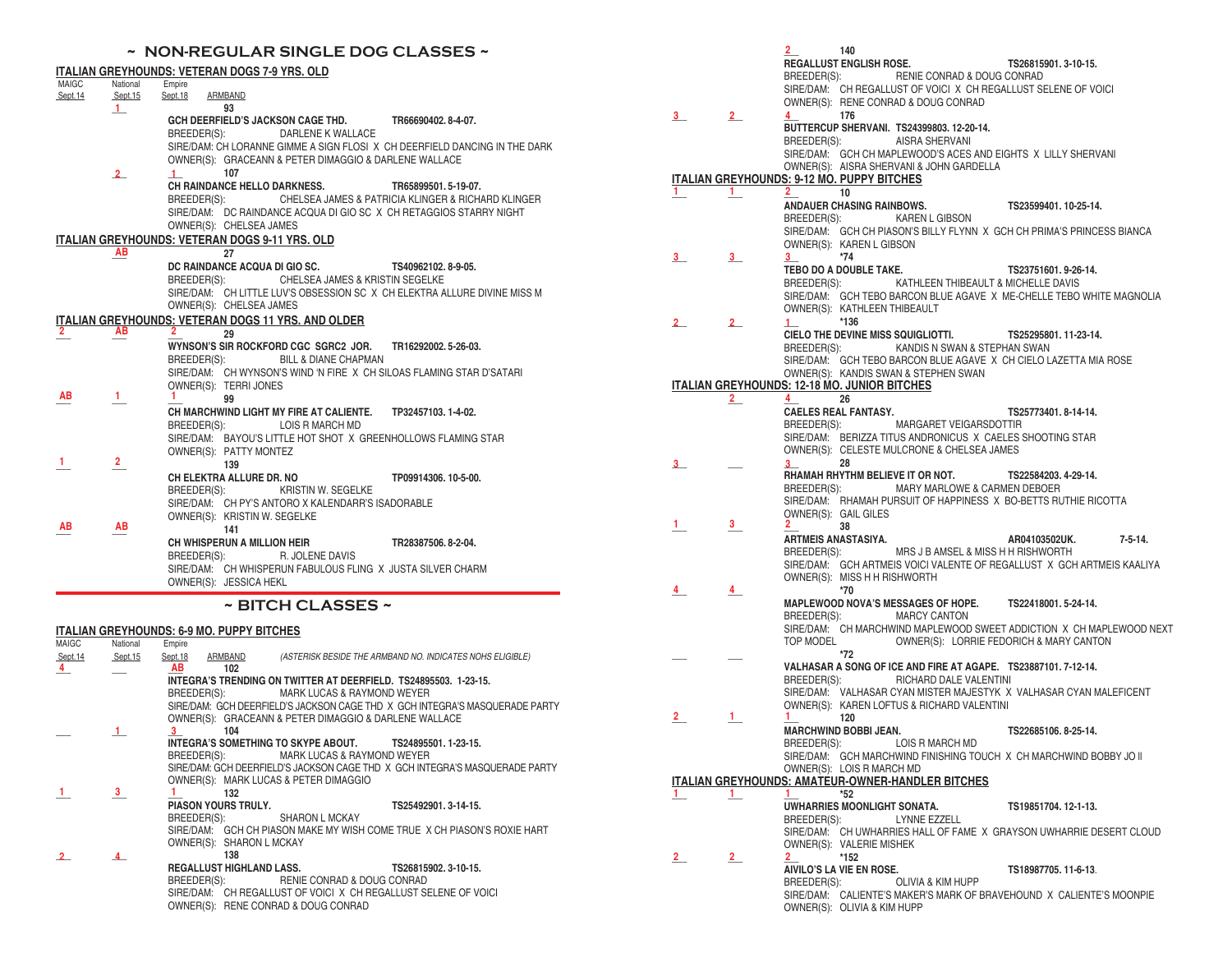**\_\_\_ \_\_\_ \*156 MAPLEWOOD MIAMI MOONSTONE. TS09555401. 2-13-1**2. BREEDER(S): MARCY CATON SIRE/DAM: CH MARCHWIND MAPLEWOOD TO THE NINES X CH MARCHWIND ANNA NICOLE OWNER(S): MARY ANNE COUSINS **ITALIAN GREYHOUNDS: BRED BY EXHIBITOR BITCHES \_\_\_ \*22 IZAT KICKSTART MY HEART. TS22281504. 5-24-14.** K THAYNE & R STONE SIRE/DAM: IZAT UP ALL NIGHT X CH IZAT STONESSA ICE AGE SC FCH OWNER(S): K THAYNE **\_\_\_ \_\_\_ \_\_\_ 40 MAPLEWOOD'S GOOD TO GO. TS24145904. 10-10-14.** BREEDER(S): MARCY CATON SIRE/DAM: CH MARCHWIND MAPLEWOOD TO THE NINES X CH MAPLEWOOD'S GOOD BYE EARL OWNER(S): MARCY CATON & AMY WOODWARD **\_\_\_ \_\_\_ \*66 LA PLAGE ARGOS FASCINATING RHYTHM. TS22389001. 6-30-14.** BREEDER(S): A MCCARTHY, J FLOSI, T SINCLAIR, W HESTERLY SIRE/DAM: GCH ARGOS KC WON'T YOU JOIN THE DANCE X GCH LA PLAGE RENDEZ VOUS AT KC OWNER(S): TARA L WILDNAUER, ANNETTE MCCARTHY, JUSTIN FLOSI **\_\_\_ \_\_\_ \_\_\_ \*78 TEBO DREAM A LITTLE DREAM. TS21820901. 3-15-14**. BREEDER(S): KATHLEEN THIBEAULT & CONNIE TOMPKINS SIRE/DAM: CH TEBO RETAGGIO SON OF A WITCH X CH TEBO PRISM BLUE OWNER(S): KATHLEEN THIBEAULT<br>\*86 **\_\_\_ \_\_\_ \_\_\_ \*86 LYRIC'S MINUET IN G.** TS24165001. 12-4-14.<br>BREEDER(S): DALENA M FRANKLIN DALENA M FRANKLIN SIRE/DAM: CH VALLATA'S CITY SLICKER X GCH LYRIC'S ETERNAL TOUCH OF ELEGANCE OWNER(S): DALENA M FRANKLIN **\_\_\_ \*96 DAVINCIS GV GISELA. TS13102601. 10-25-10.** GABRIEL VALDEZ & PATRICIA ANDERS SIRE/DAM: SALATINO ALDO BONADEI X CH BELCANTO GALA AT DAVINCI OWNER(S): GABRIEL VALDEZ & PATRICIA ANDERS  **\_\_\_ 138 REGALLUST HIGHLAND LASS. TS26815902. 3-10-15.** BREEDER(S): RENIE CONRAD & DOUG CONRAD SIRE/DAM: CH REGALLUST OF VOICI X CH REGALLUST SELENE OF VOICI OWNER(S): RENE CONRAD & DOUG CONRAD **\_\_\_ \_\_\_ 140 REGALLUST ENGLISH ROSE. TS26815901. 3-10-15.** BREEDER(S): RENIE CONRAD & DOUG CONRAD SIRE/DAM: CH REGALLUST OF VOICI X CH REGALLUST SELENE OF VOICI OWNER(S): RENE CONRAD & DOUG CONRAD **\_\_\_ \_\_\_ \_\_\_ 142 RHAMAH STARLIGHT ANOMALY. TS22584202. 4-29-14.** BREEDER(S): MARY MARLOWE & CARMEN DEBOER SIRE/DAM: RHAMAH PURSUIT OF HAPPINESS X BO-BETTS RUTHIE RICOTTA OWNER(S): MARY MARLOWE<br>\*148 **\_\_\_ \_\_\_ \*148 MENTE' TEBO KANDI KISSES OF KC. TS19102402. 10-28-13.** DIANE P BAILEY & KATHLEEN THIBEAULT SIRE/DAM: GCH CH KC'S SHAKE YOUR GROOVE THING X CH HEARSAY CATERED AFFAIR OWNER(S): DIANE P & PAUL M BAILEY<br>\*164 **\_\_\_ \_\_\_ \*164 JAROS BELLA DI AZURA. TS23869904. 9-4-14.** BREEDER(S): JAMES R STEELE JR & KRISTIN SEGELKE SIRE/DAM: CH FERAZI WINDSPIEL VICTORY DREAM X CH JAROS MY BLUE HEAVEN ELEKTRA OWNER(S): JAMES R STEELE JR & DR RONALD JOHNSON **\_\_\_ \_\_\_ \_\_\_ 166 KABECCA GRAYSON OUT O THE BLUE. TS11585801. 8-14-11.** BREEDER(S): KATHERINE CRANE & KATARZYNA TALMA SIRE/DAM: CH RAINDANCE HELLO DARKNESS X GRAYSONS DESERT FLIGHT OWNER(S): KATHERINE CRANE & KATARZYNA TALMA **3 3 2 1 3 1 4 3 4**

 **\_\_\_ 168 CASESA THE EARTHLY PARADISE.** TS24782901. 10-8-15.<br>
BREEDER(S): JESSICA HEKL **JESSICA HEKL**  SIRE/DAM: PICO BOLIVAR FORUM ROMANUM X CH CASESA MISS OLIVE DIOR OWNER(S): JESSICA HEKL & DEBRA HEKL **\_\_\_ \_\_\_ \_\_\_ \*184 LEVON LAVINIA FONTANA. TS19593904. 10-7-13** BREEDER(S): SHARON LEE SIRE/DAM: CH HONORE'S PIED-CASSO X GCH LEVON'S PRADA ON THE PROMENADE OWNER(S): SHARON LEE **ITALIAN GREYHOUNDS: AMERICAN BRED BITCHES AB**  $MU$   $MU$  16  **INTEGRA SO HOT I SIZZLE AT KASHMIR. TS21494401. 4-2-14.** MARK LUCAS & RAYMOND WEYER SIRE/DAM: INTEGRA'S WHO KNEW X CH HEARSAY PAJAMA PARTY OWNER(S): CELIA WEATHERHEAD  $1 \t1 \t1 \t*54$  **UWHARRIES APPASSIONATA. TS19851705. 12-1-13.** BREEDER(S): LYNNE EZZELL SIRE/DAM: CH UWHARRIES HALL OF FAME X GRAYSON UWHARRIE DESERT CLOUD OWNER(S): VALERIE MISHEK **ITALIAN GREYHOUNDS: OPEN BITCHES 1 IUANA DES JEUX DU VENT. TS20886501. 5-31-13.** ESTELLE GUINARD SIRE/DAM: FILOU DES PITCHOUN DIABLES X VODKA DES PRINCES DE KAZAN OWNER(S): KAREN THAYNE & MARY HUGHE**S \_\_\_ \_\_\_ \_\_\_ 122 RAINDANCE COMMANDING CURVE. TS21429102. 5-3-14.** CHELSEA JAMES & SUSANA JAMES & KAREN SMITH SIRE/DAM: CH CELESTE'S BLITZ'EM X GCH RAINDANCE MERCIER OWNER(S): RONDA PORRAS & CHELSEA JAMES **\_\_\_ \_\_\_ 158 ELEKTRA SOLIEL ALEGRIA. TS12155406. 5-22-12.** KRISTIN W SEGELKE SIRE/DAM: ELEKTRA PIPER HEIDSIECK X ELEKTRA ALDELCHI TATIANA OWNER(S): KRISTIN W SEGELKE<br>2 EXC 2 182 **\_\_\_ \_\_\_ \_\_\_ 182 2 EXC 2 LEVON MYA-PALOMA. TS19593902. 10-7-13.** SHARON LEE SIRE/DAM: CH HONORE'S PIED-CASSO X GCH LEVON'S PRADA ON THE PROMENADE OWNER(S): TWAIN BELGRAVE WINNERS BITCH:  $\frac{38}{2}$  122 110 **RESERVE WINNERS BITCH:**  $\frac{96}{20}$   $\frac{140}{20}$   $\frac{136}{20}$ **~ NON-REGULAR SINGLE BITCH CLASSES ~** MAIGC National Empire Sept.14 Sept.15 Sept.18 ARMBAND **ITALIAN GREYHOUNDS: VETERAN BITCHES 7-9 YRS. OLD \_\_\_ \_\_\_ \_\_\_ 76 INFINITI TEBO DANCE BABY DANCE. TR62462704. 1-30-07.**<br>BREEDER(S): JOEL FISHER DVM & KIMBERLY BOTT & KENNE JOEL FISHER DVM & KIMBERLY BOTT & KENNETH WALL SIRE/DAM: CH SKOGSVILLE'S DIE WITH YOUR BOOTS ON X CH INFINITI TAINTED LOVE AT MORDECAI OWNER(S): KATHLEEN THIBEAULT & R THIBEAULT OWNER(S): KATHLEEN THIBEAULT & R THIBEAULT **\_\_\_ \_\_\_ 150 GCH GIOIA MIA'S FEMME FATALE. TR59610802. 12-1-06.** BREEDER(S): ELISSA DOMINICI SIRE/DAM: CH HORIZON'S LIL BANDIT OF BO BETT X CH WINSOME ROXIE'S GOT MOXIE OWNER(S): ELISSA DOMINICI **ITALIAN GREYHOUNDS: VETERAN BITCHES 9-11 YRS. OLD \_\_\_ \*94 CH INTEGRA'S STANDING OVATION. TR59706601. 5-27-06.** MARK LUCAS & RAYMOND WEYER SIRE/DAM: CH VALENTINO'S ROCCO X INTEGRA THOUSANDS CHEERED **2 AB MU MU 1 1 1 1 1 1 1 1 1 1 MU 3 2 would not stand 122 1 2 1 1 2 1**

OWNER(S): CAROLYN LANDRUM & JOE LANDRUM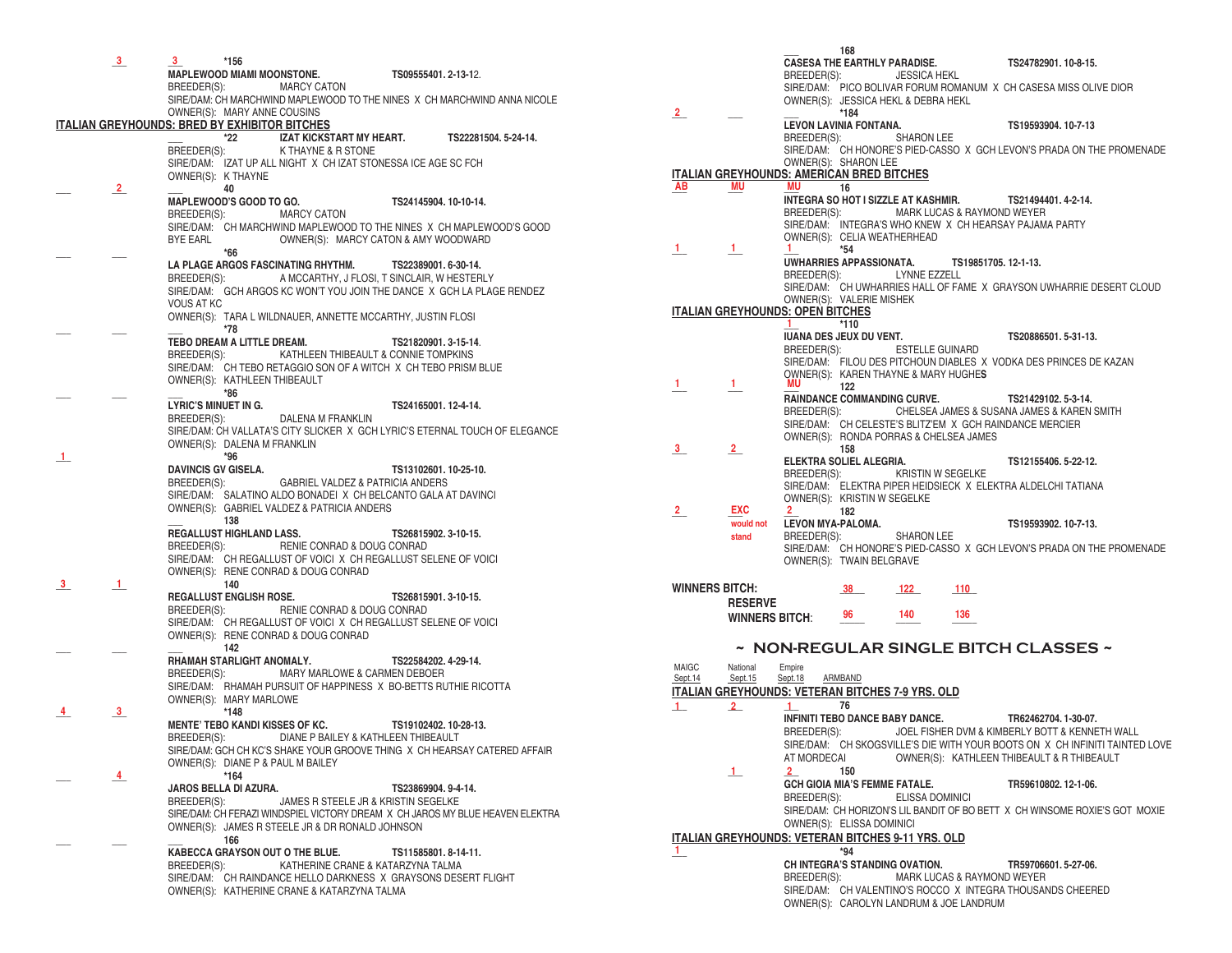|                         | 1.                  | AB<br>100                                                           |                                                                     |                                                                          |
|-------------------------|---------------------|---------------------------------------------------------------------|---------------------------------------------------------------------|--------------------------------------------------------------------------|
|                         |                     | <b>GCH TEKONEVA'S BLACK MAGIC.</b>                                  |                                                                     | TR52962401.6-1-06.                                                       |
|                         |                     | BREEDER(S):                                                         | EVA PARTIDA<br>SIRE/DAM: CH NECKU ROSVO ROOPE X CH BELCANTO REBECCA |                                                                          |
|                         |                     | OWNER(S): DR MARY HUGHES                                            |                                                                     |                                                                          |
| 2                       | 3                   | 1.<br>*106                                                          |                                                                     |                                                                          |
|                         |                     | BREEDER(S):                                                         | GCH HONORE'S DOLCE AMORE DI VITA CGC.<br><b>CAROL P SMITH</b>       | TR52200903.4-7-06.                                                       |
|                         |                     |                                                                     | SIRE/DAM: ANTHONY'S JUSTA RED DOG X HONORE'S EXOTICA                |                                                                          |
| 3                       | $\overline{2}$      | OWNER(S): KAREN MULLER<br>160                                       |                                                                     |                                                                          |
|                         |                     | CH MOONGLOW FOX TRACE JACKIE O.                                     |                                                                     | TR39461402.7-8-05.                                                       |
|                         |                     | BREEDER(S):                                                         | <b>MARSHA PUGH</b>                                                  | SIRE/DAM: CH GENICA KISS THE GIRLS X BRIO MOONGLOW KEEPSAKE              |
|                         |                     |                                                                     | OWNER(S): PATRICIA D JOHNSON & ROBERT M JOHNSON                     |                                                                          |
|                         |                     | <u>ITALIAN GREYHOUNDS: VETERAN BITCHES 11 YRS. AND OLDER</u><br>Т.  |                                                                     |                                                                          |
|                         |                     | $*20$<br>CH IZAT SIMPLY SCANDALOUS.                                 |                                                                     | TR04759401.7-7-02.                                                       |
|                         |                     | BREEDER(S):                                                         | <b>KAREN THAYNE</b>                                                 |                                                                          |
|                         |                     | OWNER(S): KAREN THAYNE & P CARROLL                                  |                                                                     | SIRE/DAM: CH BREEZ'N BLACKACRE MAGNUM OPUS X IZAT SIMPLY IRRESISTIBLE    |
|                         | 1.                  | *84                                                                 |                                                                     |                                                                          |
|                         |                     | BREEDER(S):                                                         | AUDREY F SUTTON                                                     | CH SWEET ELEGANCE OF WESTWIND RE AX AXJ NF. TR21247803. 1-23-04.         |
|                         |                     |                                                                     |                                                                     | SIRE/DAM: CH AMORE ROYAL STARGAZER X CH MISTY VALES PENNY LANE           |
|                         | $2_{-}$             | OWNER(S): DALENA M FRANKLIN<br>*92                                  |                                                                     |                                                                          |
|                         |                     | CH UWHARRIE'S ALEGRIA.                                              |                                                                     | TR14806506.7-13-03.                                                      |
|                         |                     | BREEDER(S):                                                         | LYNNE EZZELL                                                        | SIRE/DAM: CH UWHARRIE'S SOLAR FLARE X CH LAGUNA'S SUN SHADOW UWHARRIE    |
|                         |                     |                                                                     | OWNER(S): CAROLYN LANDRUM & JOE LANDRUM                             |                                                                          |
|                         |                     |                                                                     | $\sim$ BEST OF BREED $\sim$                                         |                                                                          |
|                         |                     |                                                                     |                                                                     |                                                                          |
|                         |                     |                                                                     | <b>JUDGES:</b>                                                      | September 14, 2015 - Mid-Atlantic Italian Greyhound Club - Sandra Reeve  |
|                         |                     |                                                                     |                                                                     | September 15-17, 2015 - Italian Greyhound Club of America - Rick Weyrich |
|                         |                     | September 18, 2015 - Empire Italian Greyhound Club - Albert Miniero |                                                                     |                                                                          |
|                         |                     |                                                                     | ~ BEST OF BREED DOGS ~                                              |                                                                          |
| <b>MAIGC</b><br>Sept.14 | National<br>Sept.15 | Empire<br>Sept.18<br>ARMBAND                                        |                                                                     | (ASTERISK BESIDE THE ARMBAND NO. INDICATES NOHS ELIGIBLE)                |
|                         |                     | 5                                                                   |                                                                     |                                                                          |
|                         |                     |                                                                     |                                                                     | GCH MAPLEWOOD'S THE NEXT BIG THING. TS19680201. 11-15-13.                |
|                         |                     | BREEDER(S):                                                         | <b>MARCY CATON</b>                                                  | SIRE/DAM: CH MARCHWIND MAPLEWOOD TO THE NINES X MAPLEWOOD'S              |
|                         |                     | SHOT IN THE DARK                                                    | OWNER(S): MARCY CATON                                               |                                                                          |
|                         |                     | *7                                                                  |                                                                     |                                                                          |
|                         |                     | BREEDER(S):                                                         | DENISE MILKO & JEROME MILKO                                         | GC CH BRAVEHOUND'S MEDAL OF HONOR AT WINDANCE. TS04901202. 4-17-11.      |
|                         |                     |                                                                     |                                                                     | SIRE/DAM: CH HONORE'S PIED CASSO X GCH CH HONORE'S LILY-BELLE            |
|                         |                     |                                                                     |                                                                     | OWNER(S): ANGELA ALLEN & PHILLIP ALLEN & JEROME MILKO & DENISE MILKO     |
| AB                      |                     | AB<br>*9<br>GCH LYRIC'S ROYAL TRIPLE PLAY.                          |                                                                     | TS06911602, 8-18-11.                                                     |
|                         |                     | BREEDER(S):                                                         | DALENA M FRANKLIN                                                   |                                                                          |
|                         |                     |                                                                     |                                                                     | SIRE/DAM: GCH DEERFIELD'S JACKSON CAGE THD X CH SWEET ELEGANCE           |
|                         |                     | OF WESTWIND RE AX AXJ NF                                            | OWNER(S): DALENA M FRANKLIN & AUDREY F SUTTON                       |                                                                          |
|                         |                     | 15                                                                  |                                                                     |                                                                          |
|                         |                     |                                                                     |                                                                     | GCH CH PIASON MAKE MY WISH COME TRUE. TS16209902. 4-19-13.               |
|                         |                     | BREEDER(S):                                                         | <b>SHARON MCKAY</b>                                                 | SIRE/DAM: GCH CH VOICI WHERE THERE'S SMOKE THERE'S FIRE X GCH CH         |
|                         |                     |                                                                     |                                                                     |                                                                          |

PIASON AND COMO'S VENZIA OWNER(S): KAREN L. GIBSON

**\_\_\_ \_\_\_ \_\_\_ 19 GCH BRAVEHOUND'S CROSSFIRE HURRICANE. TS14984402. 10-28-12.** BREEDER(S): JEROME E & DENISE A MILKO SIRE/DAM: GCH CALIENTE'S MAKER'S MARK OF BRAVEHOUND X GCH HONORE'S<br>LILY-BELLE OWNER(S):JEROME E & DENISE A MILKO OWNER(S): JEROME E & DENISE A MILKO **\_\_\_ \_\_\_ \_\_\_ 21 CH KASMIR'S INVITATION TO TANGO. TS23378702. 7-18-14.** CELIA WEATHERHEAD SIRE/DAM: GCH CH BO-BETT'S OPEN BUTTON X CH KASHMIRE LOGO9'S KENTUCKY KAPER OWNER(S):CELIA WEATHERHEAD **\_\_\_ \_\_\_ \_\_\_ \*33 GCH ATTESA CATCHING FIRE. TS18905501. 10-15-13.**<br>RREEDER(S): I AURA WAITES **LAURA WAITES**  SIRE/DAM: GCH COMO & IRIS TOP OF THE MARK X CH LAMAR'S SCOTCH MIST OWNER(S):LAURA WAITES **\_\_\_ \_\_\_ \_\_\_ \*35 GCH RED HOT SABOT'S KAOS. TR98796904. 8-12-10.** BREEDER(S): SHAWNA SWANSON & BLAKE SWANSON SIRE/DAM: GCH HELAYNES RED HOT MINI-COOPER X CH KAOS LYNX DY<br>NAMIC DITTO DIVOT OWNER(S):LORI ANN MEEK NAMIC DITTO DIVOT OWNER(S):LORI ANN MEEK<br>AB AB ARE  $*3\mathbf{q}$  $\frac{AB}{AB}$  **AB \*39 GCH PIASON'S BLUE CALYPSO D'LORA. TS21266802. 2-20-14.** BREEDER(S): SHARON MCKAY SIRE/DAM: CH PIASON ELEGANTE TUSCANY X GCH PIASON AND COMO'S VENEZIA OWNER(S):CAROL WIEDMER & SHARON MCKAY **\_\_\_ \_\_\_ \_\_\_ \*41 GCH VOICI WHERE THERE'S SMOKE THERE'S FIRE. TS00211201. 8-24-10.** BREEDER(S): LAYLE GRIFFIOEN SIRE/DAM: GCH VOICI EVEN MONEY X CH VOICI VELVET SHADOW OWNER(S):LAYLE GRIFFIOEN & KAREN GIBSON **\_\_\_ \_\_\_ 45 GCH DONAVIN'S CARAMEL MACCHIATO. TS04515901. 3-9-11.** DONNA DAVIS & JAY DAVIS SIRE/DAM: CH HORIZON'S CRUISE CONTROL VIA 01 ROMA X CH MARCHWIND<br>DOLLY LATTE OWNER(S):DONNA DAVIS & JAY DAVIS OWNER(S): DONNA DAVIS & JAY DAVIS **\_\_\_ \_\_\_ \_\_\_ 55 CH CIELO KULUTA'S BLUE MOON. TS17124102. 4-28-13.** BREEDER(S): KANDIS N SWAN & STEPHAN SWAN SIRE/DAM: CH CIELO ELEKTRA STEEL TOE BOOTS X CH CIELO KIMBERLITE DIAMOND IN THE RUFF OWNER(S):MARSA HATFIELD, ERIC BELT & KANDIS N SWAN **\_\_\_ \_\_\_ \_\_\_ \*63 CH FIORE MYSTIK TREND SETTER OF LIBERTY AT GRIS GRIS. TS21174204. 3-4-14.** BREEDER(S): CECILIA RESNICK & KATHY ENGMAN & JIM ENGMAN SIRE/DAM: CH MYSTIK 007 X CH FIORE MYSTIK SPIRIT OF THE LIGHT OWNER(S):CECILIA RESNICK, TERRY MAYERS, BRANT BROOM, C. ODOM **\_\_\_ \_\_\_ \*71 CH CALIENTE'S THE GHOST RIDER OF AIVILO. TS18987704. 11-6-13.** BREEDER(S): OLIVIA & KIM HUPP SIRE/DAM: GCH CALIENTE'S MAKER'S MARK OF BRAVEHOUND X CH CALI ENTE'S MOONPIE OWNER(S):PATTY MONTEZ **\_\_\_ \_\_\_ \_\_\_ 75 GCH TEBO BAREON BLUE AGAVE. TR96970001. 5-5-10.** KATHLEEN THIBEAULT & CONNIE TOMPKINS SIRE/DAM: CH RAINDANCE HELLO DARKNESS X CH TEBO PRISM BLUE OWNER(S):KATHLEEN THIBEAULT & CONNIE TOMPKINS & ANGELA LEONARD *AB* **AB AB AB AB**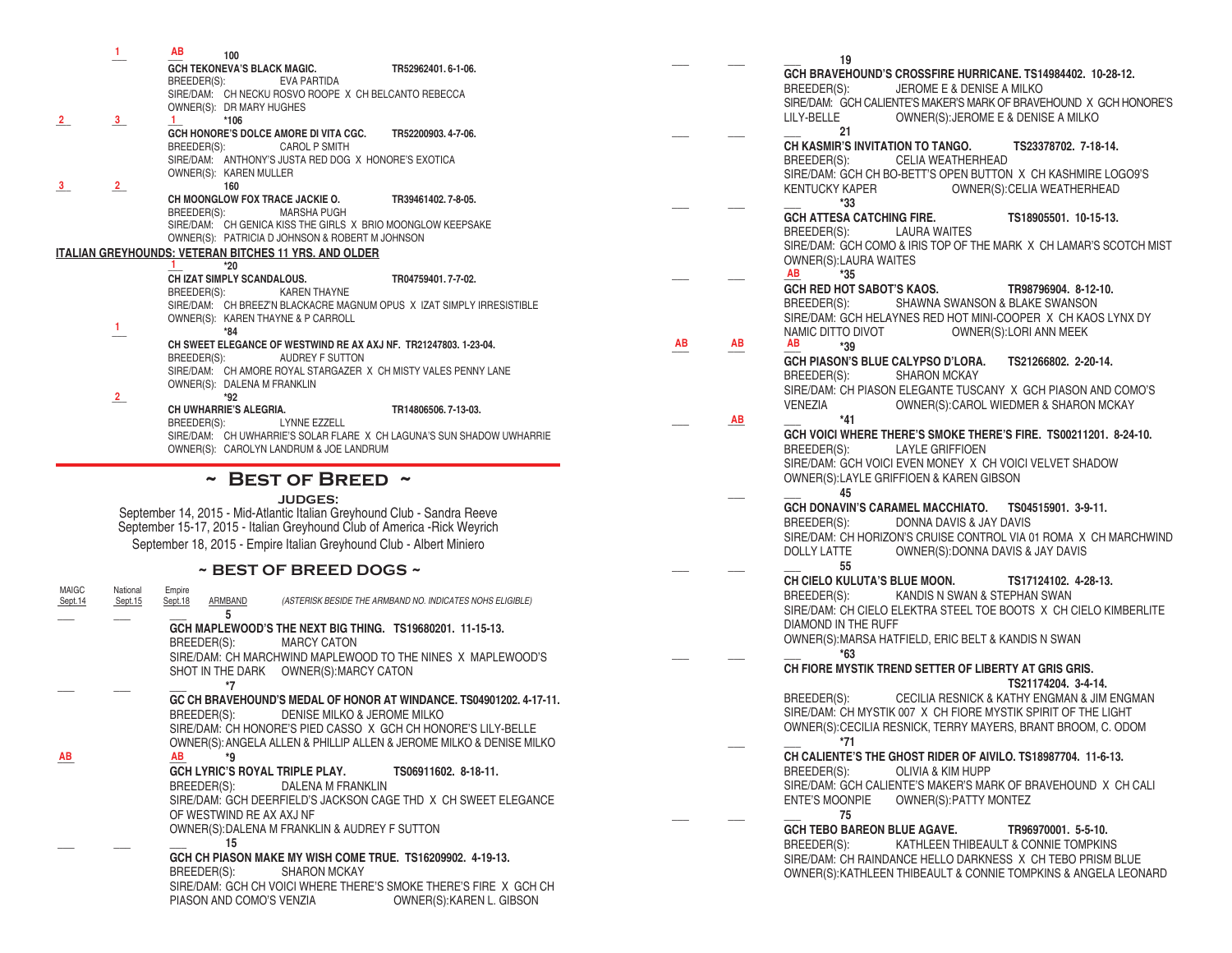|    | AВ | *87                                                                                                                                                                                                                                                                            |
|----|----|--------------------------------------------------------------------------------------------------------------------------------------------------------------------------------------------------------------------------------------------------------------------------------|
|    |    | GCH BONAIR'S LASTING IMPRESSION.<br>TR5762802. 4-16-09.<br>BREEDER(S): CAROLYN LANDRUM & JOE LANDRUM<br>SIRE/DAM: CH VALENTINO ROCCO X CH UWHARRIE'S ALEGRIA<br>OWNER(S): CAROLY LANDRUM & JOE LANDRUM<br>*91                                                                  |
|    |    | GCH TERRA PAVAN'S VULCAN'S FIERY DANCE. TS19900501. 12-20-13.<br>DAWN SANDVE & CHRISTOPHER SANDVE<br>BREEDER(S):<br>SIRE/DAM: GCH DEERFIELD'S JACKSON CAGE THD X GCH TERRA PAVAN<br><b>BRIGHT ANGEL RISING</b><br>OWNER(S): GRACEANN & PETER DIMAGGIO & DARLENE WALLACE<br>*97 |
| AВ |    | <b>GCH DEERFIELD'S POINT BLANK.</b><br>TS05532503, 8-9-11.<br>DARLENE WALLACE<br>BREEDER(S):<br>SIRE/DAM: CH JUST IMA JUSTA MUSKRAT N' MOON STONE X CH DEER<br>FIELD'S SHE'S THE ONE<br>OWNER(S):DARLENE WALLACE<br>*103                                                       |
|    |    | <b>GCH CH BUCHIO'S CATALDO.</b><br>TS18148901.6-13-13.<br>BREEDER(S): CARLA HUITT & RON GUZZINO<br>SIRE/DAM: CH DIAVOLINO'S COME CLOSER RN X GCH CH BUCHIO'S ANNIE<br><b>OAKLEY</b><br>OWNER(S): CARLA HUITT & RON GUZZINO<br>105                                              |
|    |    | CH RAINDANCE WILDCAT RED.<br>TS21429101.5-3-14.<br>BREEDER(S): CHELSEA JAMES & SUSAN JAMES & KAREN SMITH<br>SIRE/DAM: CH CELESTE'S BLITZ'EM X GCH RAINDANCE MERCIER<br>OWNER(S): CHELSEA JAMES<br>115                                                                          |
|    |    | <b>GCH RAINDANCE TEBO ZARDETTO.</b><br>TR85608402. 3-6-09.<br>BREEDER(S): CHELSEA JAMES & SUSAN JAMES<br>SIRE/DAM: CH SKOGSVILLE'S DIE WITH YOUR BOOTS ON X CH RAINDANCE<br>THE SKY IS FALLING<br>OWNER(S): ALICIA REED & CHELSEA JAMES & KATHLEEN THIBEAULT<br>121            |
|    |    | GCH VOICI ISLAND OF MYKONOS.<br>TR92167404.12-10-09.<br>BREEDER(S):<br>LAYLE GRIFFIOEN<br>SIRE/DAM: CH LORANNE IN DO TIME TEBO X CH VOICI SPECIAL AGENT ADELINE<br>OWNER(S): LAYLE GRIFFIOEN & RENIE CONRAD<br>125                                                             |
|    |    | GCH KAOS RED HOT SKY ROCKET IN FLIGHT RN OAJ CGC.TR98796903. 8-12-10.<br>BREEDER(S):<br>SHAWNA SWANSON & BLAKE SWANSON<br>SIRE/DAM: CH HELAYNES RED HOT MINI-COOPER X CH KAOS LYNX DYNAMIC<br>DITTO DIVOT<br>OWNER(S): CHRISTINA TERBEEK<br>133                                |
|    |    | GCH ARTMEIS VOICI VALENTE OF REGALLUST. TS15371204. 12-6-12.<br>BREEDER(S):<br>RENIE CONRAD & LAYLE GRIFFIOEN<br>SIRE/DAM: CH ARTMEIS SIMONE DI LA SCALA X GCH REGALLUST RIO OF VOICI<br>OWNER(S):JO AMSEL & LAYLE GRIFFIOEN<br>145                                            |
|    |    | GCH INFINITI HOLDING KRYPTONITE.<br>TS21889201.3-5-14.<br>BREEDER(S):<br>K & R FRENNIER<br>SIRE/DAM: GCH INFINITI SERIOUS MOONLIGHT X CH INFINITI GLOW IN THE DARK<br>OWNER(S): K & R FRENNIER<br>149                                                                          |
|    |    | DC SATORI TITUS THE TRIUMPHANT SC.<br>TS10611902.4-8-12.<br>SHIRLEY GAINES & KAMIE HUTCHINS<br>BREEDER(S):<br>SIRE/DAM:SATORI DESTINY PILOT X BO-BETT MAGICAL MYSTERY MOUSE SATORI<br>OWNER(S): STELIOS VIENNAS MD                                                             |

**AB**

**\_\_\_ \_\_\_ \_\_\_ 157**

 **CH HONORE'S RIO DE JANEIRO. TS14774702. 11-13-12.** BREEDER(S): CAROL SMITH SIRE/DAM: CH ANVI STEELMAN X CH HONORE'S CLASSIC CHANEL OWNER(S):TWAIN BELGRAVE

### **~ BEST OF BREED BITCHES ~**

MAIGC National Empire<br>
Sept.14 Sept.15 Sept.18 ARMBAND **\_\_\_ \_\_\_ \_\_\_ \*6 GCH INTEGRA MAJA SCATTERED PEARLS. TS14176803. 7-15-12.** MARK LUCAS, SHERRI MEYER & NICOLE NEWKIRK SIRE/DAM: GCH FIORE LORENC GIMME GUMBO AT PEEK'S BAYOU X CH INTEGRA'S NATIONAL TREASURE OWNER(S):MARK LUCAS & TIMOTHY CATTERSON **\_\_\_ 8 CH RAINDANCE PREMONITION.** TS13151003.8-10-12. BREEDER(S): CHELSEA JAMES & SUSAN JAMES & KAREN SMITH SIRE/DAM: CH RAINDANCE HELLO DARKNESS X GCH RAINDANCE MERCIER OWNER(S):CHELSEA JAMES **\_\_\_ \_\_\_ 14 CH KASHMIR'S SALSA CALIENTE. TS23378703. 7-18-14.** BREEDER(S): CELIA WEATHERHEAD SIRE/DAM: GCH CH BO-BETT'S OPEN BUTTON X CH KASHMIRE LOGO9'S KENTUCKY KAPER OWNER(S):CELIA WEATHERHEAD **\_\_\_ \_\_\_ \_\_\_ 18 GCH KASHMIR'S 'LAISSEZ LES BONS TEMPS ROULER!'. TS11031101. 2-25-12.** BREEDER(S): CELIA WEATHERHEAD SIRE/DAM: CH MIRA MIGHTY MOUSE X CH KASHMIR KENTUCKY KAPER OWNER(S):CELIA WEATHERHEAD **\_\_\_ \_\_\_ \_\_\_ 24 GCH TEBO MENTE THE GENERALS DANCE. TS08944105. 11-29-11.** BREEDER(S): DIANE P BAILEY & KATHLEEN THIBEAULT SIRE/DAM: CH RAINDANCE HELLO DARKNESS X CH HEARSAY CATERED AFFAIR OWNER(S):KATHLEEN THIBEAULT &CHELSEA JAMES **\_\_\_ 30 CH RAINDANCE PREMONITION. TS13151003. 8-10-12.** C JAMES, S JAMES, & K SMITH SIRE/DAM: CH RAINDANCE HELLO DARKNESS X GCH RAINDANCE MERCIER OWNER(S):CHELSEA JAMES **\_\_\_ \*32 CH VOICI LILACS IN BLOOM. TS17136302. 5-26-13.** BREEDER(S): LAYLE GRIFFIOEN SIRE/DAM: GCH VOICI EVEN MONEY X CH VOICI VELVET SHADOW OWNER(S):LAYLE GRIFFIOEN **\_\_\_ \_\_\_ \_\_\_ 34 GCH RAINDANCE PROVIDENCE OF NARWYN. TS13151002. 8-10-12.** BREEDER(S): CHELSEA & SUSAN JAMES & KAREN SMITH SIRE/DAM: CH RAINDANCE HELLO DARKNESS X GCH RAINDANCE MERCIER OWNER(S):CHELSEA & SUSAN JAMES & KAREN SMITH **\_\_\_ 42 CH SELAH TAKE FRIDAY AS WELL BELCANTO. TS18923504. 9-4-13.** BREEDER(S): MEREDITH PERSINGER, DEANNA PERSINGER & PATRICIA ANDERS SIRE/DAM: CH INTEGRA JUST IN TIME FOR SHADOWLAND X GCH BELCANTO<br>SHAKE ME UP SHANNON OWNER(S):JACKIE HARDWICKE OWNER(S): JACKIE HARDWICKE **\_\_\_ \_\_\_ \_\_\_ \*44 GCH CALIENTE TORTUGA TREASURE IN PARRIS. TS05727803. 7-1-11.** BREEDER(S): PATTY MONTEZ SIRE/DAM: CH MARCHWIND ROWDY COWBOY X CALIENTE'S ONE FOR THE MONEY OWNER(S):MS MICHELLE M PARRIS *AB*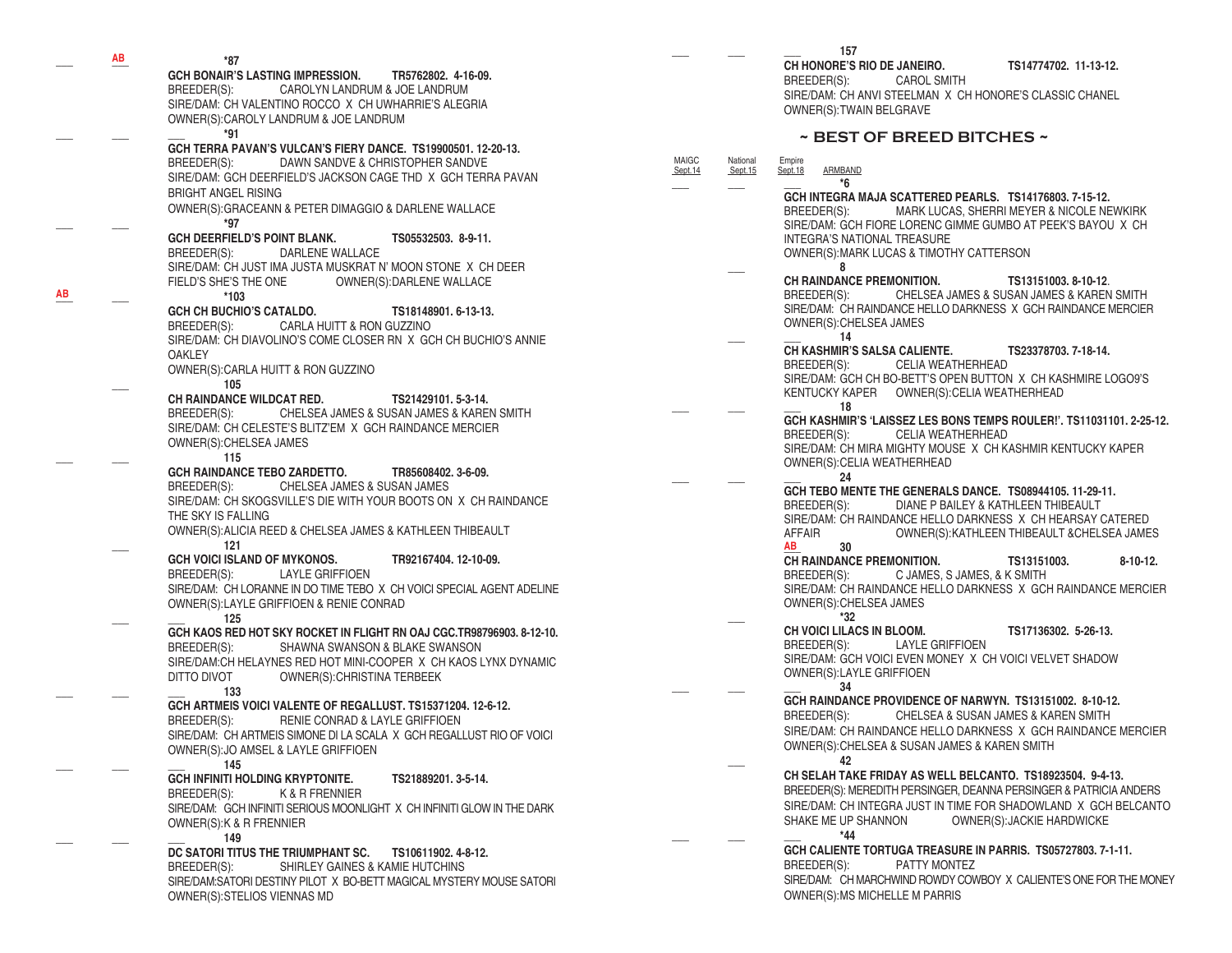|    |                           | $*56$                                                                                                                                                           |                     |                       | 154                                                                                                                                                                            |
|----|---------------------------|-----------------------------------------------------------------------------------------------------------------------------------------------------------------|---------------------|-----------------------|--------------------------------------------------------------------------------------------------------------------------------------------------------------------------------|
| AB |                           | GCH GDM ZENYATTA AT LAKESIDE.<br>TS96817701.5-28-10.<br>BREEDER(S):<br>DEE SNOBLE & JANET BECKETT SIRE/DAM: GCH BLU                                             |                     |                       | CH RILLOBY SITTING PRETTY.<br>TS08110501.UK 11-20-10.<br>PAT SPENCER<br>BREEDER(S):                                                                                            |
|    |                           | MOON-APPRAXIN FUNNY CIDE X CH GDM LORENC'S KATE ELDER<br>OWNER(S): JUTTA KULIC & DEE SNOBLE                                                                     |                     |                       | SIRE/DAM: CH ARTMEIS SIMONE DI LA SCALA X CH RILLOBY PIE IN THE SKY<br>OWNER(S): PAT ROGERS & JO AMSEL<br>*162                                                                 |
|    |                           | $*58$<br>CH BONAIR'S BY GEORGE SHE'S GOT IT.<br>TS18688702.8-30-13.<br>BREEDER(S):<br>KIMBERLY FRENNIER & RANDALL FRENNIER                                      |                     |                       | CH FOXTRACE JACKS ARE DAZZLING.<br>TR98170903.8-15-10.<br>PATRICIA D JOHNSON & ROBERT M JOHNSON<br>BREEDER(S):<br>SIRE/DAM: GCH DEERFIELD'S JACKSON CAGE THD X CH MOONGLOW FOX |
|    |                           | SIRE/DAM: GCH BON AIR'S LASTING IMPRESSION X CH INFINITI'S GLOW IN<br>THE DARK<br>OWNER(S): CAROLYN LANDRU<br>$*64$                                             |                     |                       | TRACE JACKIE O<br>OWNER(S): PATRICIA D JOHNSON & ROBERT M JOHNSON                                                                                                              |
|    |                           | GCH LA PLAGE CROWNING GLORY.<br>TS22389001.6-6-12.                                                                                                              |                     |                       | 174<br>AB<br>CH ROVENTE'S RAY OF LIGHT AT JO-NA-DA. TS15754902. 12-26-12.                                                                                                      |
|    |                           | BREEDER(S):<br>ANNETTE MCCARTHY, TAWN SINCLAIR, WENDY HESTERLY<br>SIRE/DAM: CH WONDOAN'S WROAD TO FAME X GCH SARDIS BLUEBELL<br>FAIRY RAE OA NJ                 |                     |                       | BREEDER(S):<br>CHRISTINA MOULTON & NONA MOLAISON<br>SIRE/DAM: CH KARM'S BECAUSE I AM X JO-NA-DA'S MADONNA                                                                      |
|    |                           | OWNER(S): ANNETTE MCCARTHY, TAWN SINCLAIR, WENDY HESTERLY                                                                                                       |                     |                       | OWNER(S): CHRISTIN MOULTON & NONA MOLAISON<br>178                                                                                                                              |
|    |                           | *80                                                                                                                                                             |                     |                       | CH REGALLUST VOICI LONDON CALLING.<br>TS15371201.12-6-12.                                                                                                                      |
|    |                           | CH LYRIC'S JEWEL OF SWEET ELEGANCE.<br>TS06911601.8-18-11.<br>BREEDER(S):<br>DALENA M FRANKLIN<br>SIRE/DAM: GCH DEERFIELD'S JACKSON CAGE X CH SWEET ELEGANCE OF |                     |                       | RENIE CONRAD & LAYLE GRIFFIOEN ECHOLS<br>BREEDER(S):<br>SIRE/DAM: GCH ARTIMIES SIMONE DI LA SCALA X GCH CH REGALLUST RIO                                                       |
|    |                           | WESTWIND RE AX AXT NF<br>OWNER(S): DALENA M FRANKLIN                                                                                                            |                     |                       | OF VOICI<br>OWNER(S): RENIE CONRAD & LAYLE GRIFFIOEN ECHOLS<br>180                                                                                                             |
|    | $\underline{\mathsf{AB}}$ | AB<br>*90                                                                                                                                                       |                     |                       | CH REGALLUST DAGNY THE BLONDE BOMBSHELL.<br>TS16782101 1-12-13.                                                                                                                |
|    |                           | CH HONORE'S CHELSEA CHARMER.<br>TS02942005.1-21-11.<br>BREEDER(S):<br><b>CAROL P SMITH</b>                                                                      |                     |                       | BREEDER(S):<br>RENIE CONRAD & DOUG CONRAD<br>SIRE/DAM: CH REGALLUST LUXOR OF VOICI X CH REGALLUST CARIBBEAN                                                                    |
|    |                           | SIRE/DAM: GCH HONORE'S FORTUNA E FAMA X CH HONORE'S KRAZY IN LUV<br>OWNER(S): JUTTA KULIC                                                                       |                     |                       | DIAMOND OF WHISPERRUN<br>OWNER(S): RENIE CONRAD & DOUG CONRA<br>16 (moved up from Open Bitches)                                                                                |
|    |                           | 112                                                                                                                                                             |                     |                       | 122 (moved up from Am. Bred Bitches)                                                                                                                                           |
|    |                           | <b>GCH RAINDANCE MERCIER.</b><br>TR85608401.3-6-09.                                                                                                             |                     |                       |                                                                                                                                                                                |
|    |                           | BREEDER(S):<br>CHELSEA JAMES & SUSAN JAMES                                                                                                                      |                     |                       | $\sim$ BREED RESULTS $\sim$                                                                                                                                                    |
|    |                           | SIRE/DAM: CH SKOGSVILLE'S DIE WITH YOUR BOOTS ON X CH RAWDANCE<br>THE SKY IS FALLING                                                                            | <b>MAIGC</b>        | <b>IGCA</b>           | <b>EMPIRE</b>                                                                                                                                                                  |
|    |                           | OWNER(S): CHELSEA JAMES & SUSAN JAMES & KAREN SMITH                                                                                                             | Specialty<br>Monday | National<br>Tues.-Th. | Specialty<br>Friday                                                                                                                                                            |
|    |                           | $*114$                                                                                                                                                          | 9/14                | $9/15 - 17$           | 9/18                                                                                                                                                                           |
|    |                           | CH COMO & IRIS WALKS IN BEAUTY LIKE THE NIGHT. TS17291503. 6-24-13.                                                                                             | $-133$              | 6                     | <b>BEST OF BREED</b><br>$6 -$                                                                                                                                                  |
|    |                           | BREEDER(S):<br>PAMELA V CONICK & CORINNE S CARIELL<br>SIRE/DAM: GCH CH ATTESA FOREVER BLUE X CH COMO'S MAKE ME A STAR                                           | 161                 | 122                   | 159<br><b>BEST OF WINNERS</b>                                                                                                                                                  |
|    |                           | OWNER(S): PAMELA V CONICK & CORINNE S CARIELLO                                                                                                                  |                     |                       |                                                                                                                                                                                |
|    |                           | $*116$<br>GCH DC WARWICK'S VIOLET BLUE AT MARCHWIND SC. TS18172503. 9-3-13.                                                                                     | 6                   | 15                    | 133<br><b>BEST OF OPPOSITE SEX</b><br><b>TO BEST OF BREED</b>                                                                                                                  |
|    |                           | BREEDER(S):<br>DAVID JOHNSON<br>SIRE/DAM: CH SASHA'S TANGLED UP IN BLUE X CH WARWICK'S LILA SNOOPY                                                              | 145                 | 145                   | 41<br><b>SELECT DOG</b>                                                                                                                                                        |
|    |                           | <b>COME HOME</b>                                                                                                                                                | 116                 | 116                   | 44<br><b>SELECT BITCH</b>                                                                                                                                                      |
|    |                           | OWNER(S): DAVID JOHNSON &, LOIS MARCH & LYNN PARTRIDGE<br>124                                                                                                   | $5^{\circ}$         | 93                    | 15<br><b>AWARD OF MERIT</b>                                                                                                                                                    |
|    |                           | GCH FIORE VIVA LADY'S TRESSES. TS14262110. 12-13-12.<br>BREEDER(S):<br>MARY ANN SMART & CESA RESNICK                                                            | 19                  | 19                    | 56<br><b>AWARD OF MERIT</b>                                                                                                                                                    |
|    |                           | SIRE/DAM: CH IMA JUSTA MUSKRAT 'N MOON STONES X CH VIVA THROUGH<br>THE LOOKING GLASS                                                                            | 21                  | 32                    | 34<br><b>AWARD OF MERIT</b>                                                                                                                                                    |
|    |                           | OWNER(S): MARY ANN SMART & CESA RESNICK & DANIEL STUTZMAN<br>AB 130                                                                                             | 38                  | 114                   | 107<br><b>AWARD OF MERIT</b>                                                                                                                                                   |
|    |                           | CH TEBO DRALIONS CIRQUE DU SOLEIL.<br>TS13009601, 7-29-12.                                                                                                      |                     | 56                    | $\sim$<br><b>AWARD OF MERIT</b>                                                                                                                                                |
|    |                           | BREEDER(S):<br>ALICIA REED & KATHLEEN THIBEAULT<br>SIRE/DAM: GCH RAINDANCE TEBO ZARDETTO X TEBO SPOTACULAR FAME                                                 |                     |                       |                                                                                                                                                                                |
|    |                           | OWNER(S): ALICIA REED & KATHLEEN THIBEAULT                                                                                                                      | 161                 | 104                   | 159<br><b>BEST PUPPY IN SPECIALTY</b>                                                                                                                                          |
|    |                           | 144<br>CH EL JACK'S WHATEVER LOLA WANTS.<br>TS13922602. 8-28-12.                                                                                                | 163                 | 140                   | 40<br><b>BEST BRED BY EXHIBITOR</b>                                                                                                                                            |
|    |                           | BREEDER(S):<br>JAMES HICKS & MARY MARLOWE<br>SIRE/DAM: RHAMAH BENVENUTO X RHAMAH REGINETTE                                                                      | 6                   | 6                     | 6.<br><b>BEST OWNER-HANDLED (NOHS)</b>                                                                                                                                         |
|    |                           | OWNER(S): JAMES HICKS & MARY MARLOWE                                                                                                                            | 94                  | 93 —                  | 107<br><b>BEST VETERAN</b>                                                                                                                                                     |
|    |                           |                                                                                                                                                                 |                     |                       |                                                                                                                                                                                |